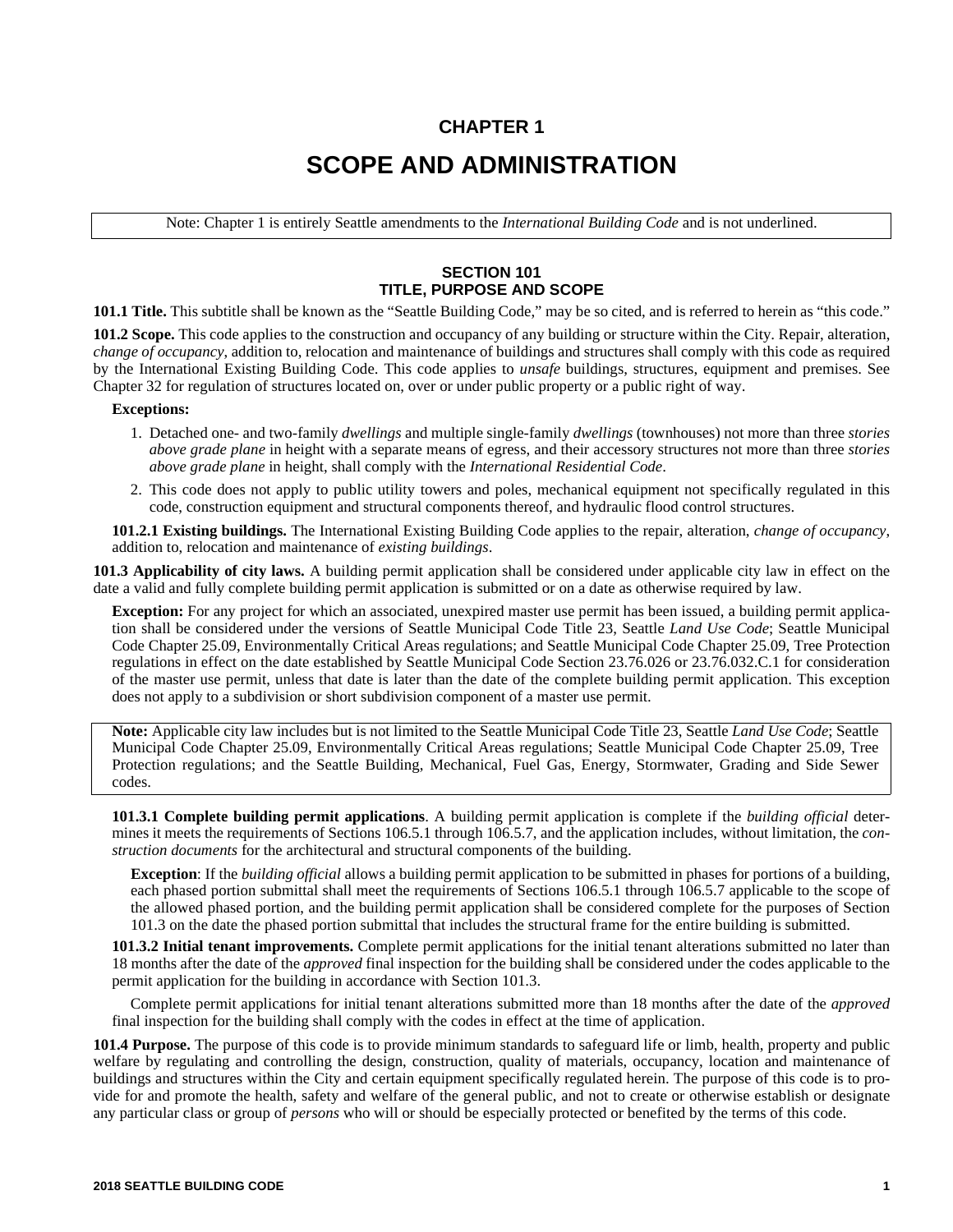**101.5 Internal consistency.** Where in any specific case, different sections of this code specify different materials, methods of construction or other requirements, the most restrictive governs. Where there is a conflict between a general requirement and a specific requirement, the specific requirement governs.

**101.6 Referenced codes and standards.** The codes and standards referenced in this code are considered part of this code to the extent prescribed by each such reference. If differences occur between provisions of this code and referenced codes and standards, the provisions of this code apply, except that nothing in this code limits the effect of any provision of the Grading Code, Stormwater Code, or Regulations for Environmentally Critical Areas.

**101.7 Appendices.** Provisions in the appendices of the *International Building Code* do not apply unless specifically adopted.

**101.8 Metric units.** Wherever in this code there is a conflict between metric units of measurement and U.S. customary units, the U.S. customary units govern.

## **SECTION 102 UNSAFE BUILDINGS, STRUCTURES OR PREMISES**

**102.1 Emergency order.** Whenever the *building official* finds that any building or structure or premises, or portion thereof is in such a dangerous and *unsafe* condition as to constitute an imminent hazard to life or limb, the *building official* may issue an emergency order. The emergency order may (1) direct that the building, structure or premises, or portion thereof be restored to a safe condition by a date certain; (2) require that the building, structure or premises, or portion thereof, be vacated within a reasonable time to be specified in the order, or in the case of extreme danger, may specify immediate vacation of the building, structure or premises, or portion thereof; or (3) authorize immediate disconnection of the utilities or energy source.

**102.1.1 Service of emergency order.** The order shall be posted on the premises or personally served on the owner of the building or premises or any *person* responsible for the condition. The order shall specify the time for compliance.

**102.1.2 Effect of emergency order.** No *person* may occupy a building, structure or premises, or portion thereof, after the date on which the building is required to be vacated until the building, structure or premises, or portion thereof, is restored to a safe condition as required by the order and this code. It is a violation for any *person* to fail to comply with an emergency order issued by the *building official*.

**102.2 Hazard correction order.** Whenever the *building official* finds that an *unsafe* building, structure or premises exists, the *building official* may issue a hazard correction order specifying the conditions causing the building, structure or premises to be *unsafe* and directing the owner or other *person* responsible for the *unsafe* building, structure or premises to correct the condition by a date certain. In lieu of correction, the owner may submit a report or analysis to the *building official* analyzing said conditions and establishing that the building, structure or premises is, in fact, safe. The *building official* may require that the report or analysis be prepared by a licensed engineer and may require compliance with the International Existing Building Code.

**102.2.1 Service of hazard correction order.** The order shall be served upon the owner, agent or other responsible *person* by personal service or regular first class mail addressed to the last known address of such *person* or if no address is available after reasonable inquiry, the order may be posted in a conspicuous place on the premises. The order may also be posted if served by personal service or first class mail.

**102.2.2 Effect of hazard correction order.** It is a violation for any *person* to fail to comply with a hazard correction order as specified in this subsection.

## **SECTION 103 ENFORCEMENT, VIOLATIONS AND PENALTIES**

**103.1 Violations**. It is a violation of this code for any *person* to:

- 1. Erect, construct, enlarge, repair, move, improve, remove, convert, demolish, equip, occupy, inspect or maintain any building or structure, or cause or permit the same to be done, in the City, contrary to or in violation of any of the provisions of this code;
- 2. Knowingly aid, abet, counsel, encourage, hire, induce or otherwise procure another to violate or fail to comply with this code;
- 3. *Use* any material or to install any device, appliance or equipment that does not comply with applicable standards of this code or that has not been approved by the *building official*;
- 4. Violate or fail to comply with any order issued by the *building official* pursuant to the provisions of this code or with any requirements of this code;
- 5. Remove, mutilate, destroy or conceal any notice or order issued or posted by the *building official* pursuant to the provisions of this code, or any notice or order issued or posted by the *building official* in response to a natural disaster or other emergency;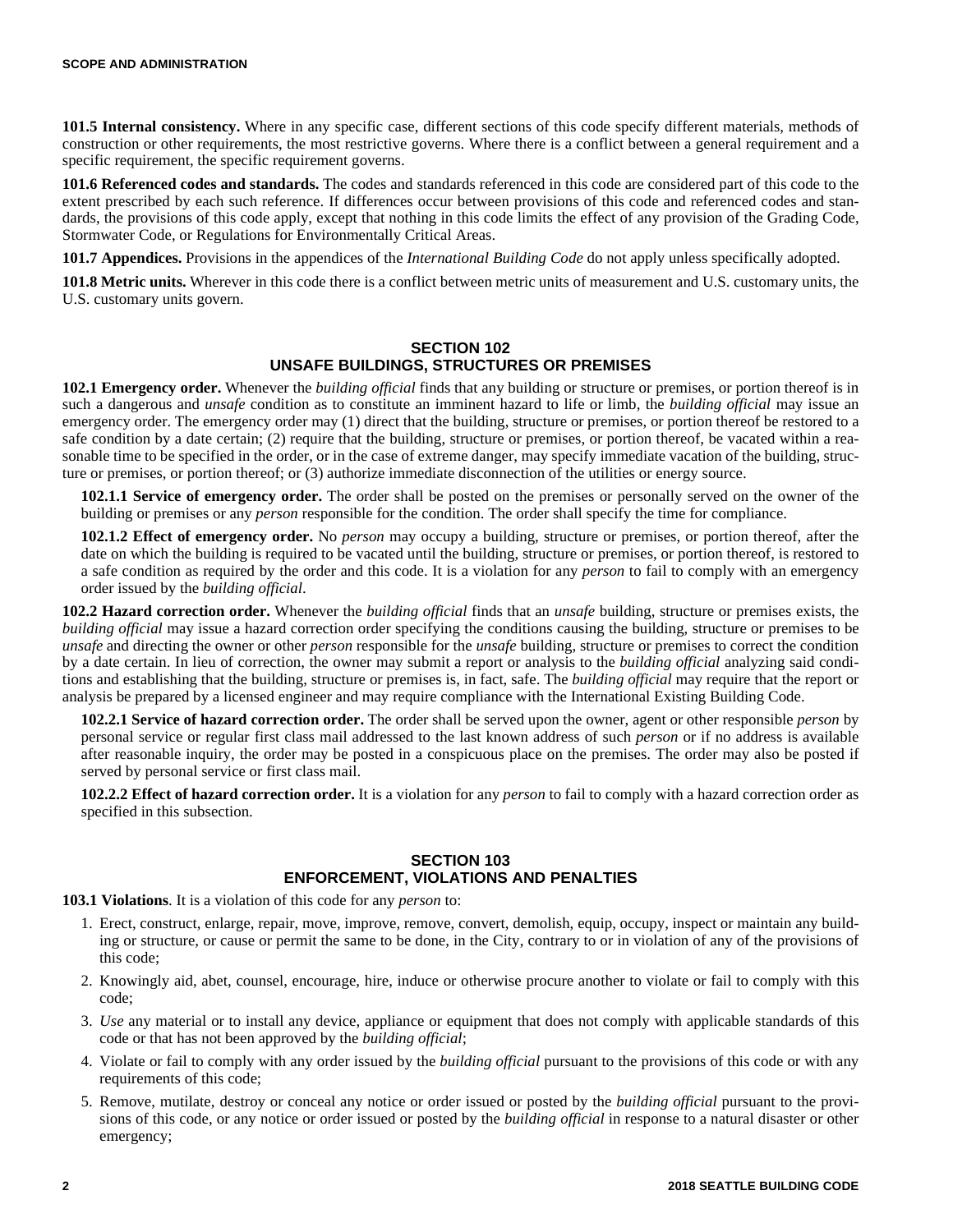6. Conduct work under a permit without requesting an inspection as required by Section 108.

**103.2 Notice of violation.** If, after investigation, the *building official* determines that standards or requirements of this code have been violated or that orders or requirements have not been complied with, the *building official* may issue a notice of violation upon the owner, agent, or other *person* responsible for the action or condition. The notice of violation shall state the standards or requirements violated, shall state what corrective action, if any, is necessary to comply with the standards or requirements, and shall set a reasonable time for compliance.

**103.2.1 Service of notice of violation.** The notice shall be served upon the owner, agent or other responsible *person* by personal service or regular first class mail addressed to the last known address of such *person* or if no address is available after reasonable inquiry, the notice may be posted in a conspicuous place on the premises. The notice may also be posted if served by personal service or first class mail. Nothing in this section limits or precludes any action or proceeding to enforce this code, and nothing obligates or requires the *building official* to issue a notice of violation prior to the imposition of civil or criminal penalties.

**103.2.2 Review of notice of violation by the building official.** Any *person* affected by a notice of violation issued pursuant to Section 103.2 may obtain a review of the notice by making a request in writing to the *building official* within ten days after service of the notice. When the last day of the period computed is a Saturday, Sunday, or city holiday, the period runs until 5 p.m. of the next business day.

**103.2.2.1 Review procedure.** The review shall occur not less than ten nor more than 20 days after the request is received by the *building official* unless otherwise agreed to by the *person* requesting the review. Any *person* affected by the notice of violation may submit additional information to the *building official*. The review shall be made by a representative of the *building official* who will review any additional information that is submitted and the basis for issuance of the notice of violation. The reviewer may request clarification of the information received and a site visit.

**103.2.2.2 Decision.** After the review, the *building official* shall:

- 1. Sustain the notice;
- 2. Withdraw the notice;
- 3. Amend the notice; or
- 4. Continue the review to a date certain.

**103.2.2.3 Order.** The *building official* shall issue an order containing the decision within 15 days of the date that the review is completed and shall cause the order to be mailed by regular first class mail to the *persons* requesting the review and the *persons* named on the notice of violation, addressed to their last known addresses.

**103.3 Stop work orders.** The *building official* may issue a stop work order whenever any work is being done contrary to the provisions of this code or contrary to a permit issued by the *building official*, or in the event of dangerous or *unsafe* conditions related to construction or demolition. The stop work order shall identify the violation and may prohibit work or other activity on the site.

**103.3.1 Service of stop work order.** The *building official* shall serve the stop work order by posting it in a conspicuous place at the site. If posting is not physically possible, the stop work order may be served by personal service or by regular first class mail to the last known address of: the property owner, the *person* doing or causing the work to be done, or the holder of a permit if work is being stopped on a permit. For purposes of this section, service is complete at the time of posting or of personal service, or if mailed, three days after the date of mailing. When the last day of the period so computed is a Saturday, Sunday or city holiday, the period runs until 5 p.m. on the next business day.

**103.3.2 Effective date of stop work order.** Stop work orders are effective when posted, or if posting is not physically possible, when one of the *persons* identified in Section 103.3.1 is served.

**103.3.3 Review of stop work orders by the building official.** Any *person* aggrieved by a stop work order may obtain a review of the order by delivering to the *building official* a request in writing within two business days of the date of service of the stop work order.

**103.3.3.1 Review procedure.** The review shall occur within two business days after receipt by the *building official* of the request for review unless otherwise agreed by the *person* making the request. Any *person* affected by the stop work order may submit additional information to the *building official* for consideration as part of the review at any time prior to the review. The review will be made by a representative of the *building official* who will review all additional information received and may also request a site visit.

**103.3.3.2 Decision.** After the review, the *building official* may:

- 1. Sustain the stop work order;
- 2. Withdraw the stop work order;
- 3. Modify the stop work order; or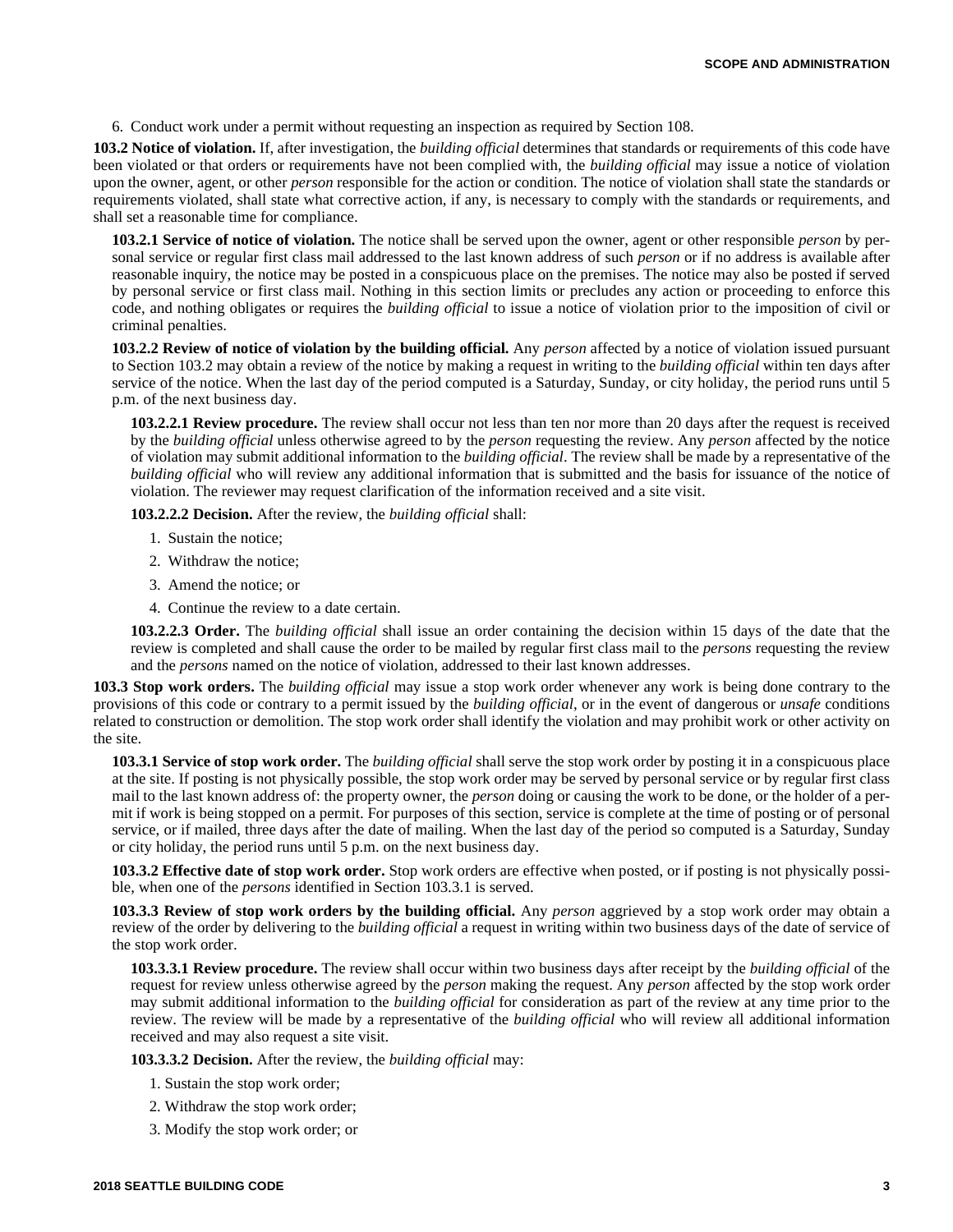4. Continue the review to a date certain.

**103.3.3.3 Order.** The *building official* shall issue an order containing the decision within two business days after the review is completed and shall cause the order to be sent by regular first class mail to the *person* or *persons* requesting the review, any *person* on whom the stop work order was served, and any other *person* who requested a copy before issuance of the order, addressed to their last known address.

**103.4 Occupancy violations.** Whenever any building or structure is being occupied contrary to the provisions of this code, the *building official* may order such occupancy discontinued and the building or structure, or portion thereof, vacated by notice.

**103.4.1 Service of notice of occupancy violation.** The notice of occupancy violation shall be served upon the owner, agent or other responsible *person* by personal service or regular first class mail addressed to the last known address of such *person* or if no address is available after reasonable inquiry, the notice may be posted in a conspicuous place on the premises. The notice may also be posted if served by personal service or first class mail.

**103.4.2 Compliance with notice of occupancy violation.** Any *person* occupying the building or structure shall discontinue the occupancy by the date specified in the notice of the *building official*, or shall make the building or structure, or portion thereof, comply with the requirements of this code; provided, however, that in the event of an *unsafe* building, Section 102 may apply.

**103.5 Civil penalties.** Any *person* violating or failing to comply with the provisions of this code shall be subject to a cumulative civil penalty in an amount not to exceed \$500 per day for each violation from the date the violation occurs or begins until compliance is achieved, except that the penalty for violations of Section 3107.4.1 shall be \$1500 per day. In cases where the *building official* has issued a notice of violation, the violation will be deemed to begin, for purposes of determining the number of days of violation, on the date compliance is required by the notice of violation.

**103.6 Enforcement in Municipal Court.** Civil actions to enforce Title 22 of the Seattle Municipal Code (SMC) shall be brought exclusively in Seattle Municipal Court, except as otherwise required by law or court rule. In any civil action for a penalty, the City has the burden of proving by a preponderance of the evidence that a violation exists or existed; the issuance of a notice of violation or of an order following a review by the *building official* is not itself evidence that a violation exists.

**103.7 Judicial review.** Because civil actions to enforce Title 22 SMC must be brought exclusively in Seattle Municipal Court pursuant to Section 103.6, orders of the *building official* including Notices of Violation issued under this chapter are not subject to judicial review pursuant to Chapter 36.70C RCW.

**103.8 Alternative criminal penalty.** Anyone who violates or fails to comply with any notice of violation or order issued by the *building official* pursuant to this code or who removes, mutilates, destroys or conceals a notice issued or posted by the *building official* shall, upon conviction thereof, be punished by a fine of not more than \$5000 or by imprisonment for not more than 365 days, or by both such fine and imprisonment for each separate violation. Each day's violation shall constitute a separate offense.

**103.9 Additional relief.** The *building official* may seek legal or equitable relief to enjoin any acts or practices and abate any condition when necessary to achieve compliance.

**103.10 Administrative review by the building official.** Prior to issuance of the building permit, applicants may request administrative review by the *building official* of decisions or actions pertaining to the administration and enforcement of this code. Requests shall be addressed to the *building official*.

**103.11 Administrative review by the Construction Codes Advisory Board.** After administrative review by the *building official*, and prior to issuance of the building permit, applicants may request review of decisions or actions pertaining to the application and interpretation of this code by the Construction Codes Advisory Board, except for stop work orders, notices of violations, revocations of permits, and enforcement of Section 3107. The review will be performed by three or more members of the Construction Codes Advisory Board, chosen by the Board Chair. The Chair shall consider the subject of the review and members' expertise when selecting members to conduct a review. The decision of the review panel is advisory only; the final decision is made by the *building official*.

**103.12 Recording of notices.** The *building official* may record a copy of any order or notice with the Department of Records and Elections of King County.

**103.13 Appeal to Superior Court.** Final decisions of the Seattle Municipal Court on enforcement actions authorized by Title 22 and this code may be appealed pursuant to the Rules for Appeal of Decisions of Courts of Limited Jurisdiction.

# **SECTION 104 ORGANIZATION AND DUTIES**

**104.1 Jurisdiction of Department of Construction and Inspections.** The Department of Construction and Inspections is authorized to administer and enforce this code. The Department of Construction and Inspections is under the administrative and operational control of the Director, who is the *building official*.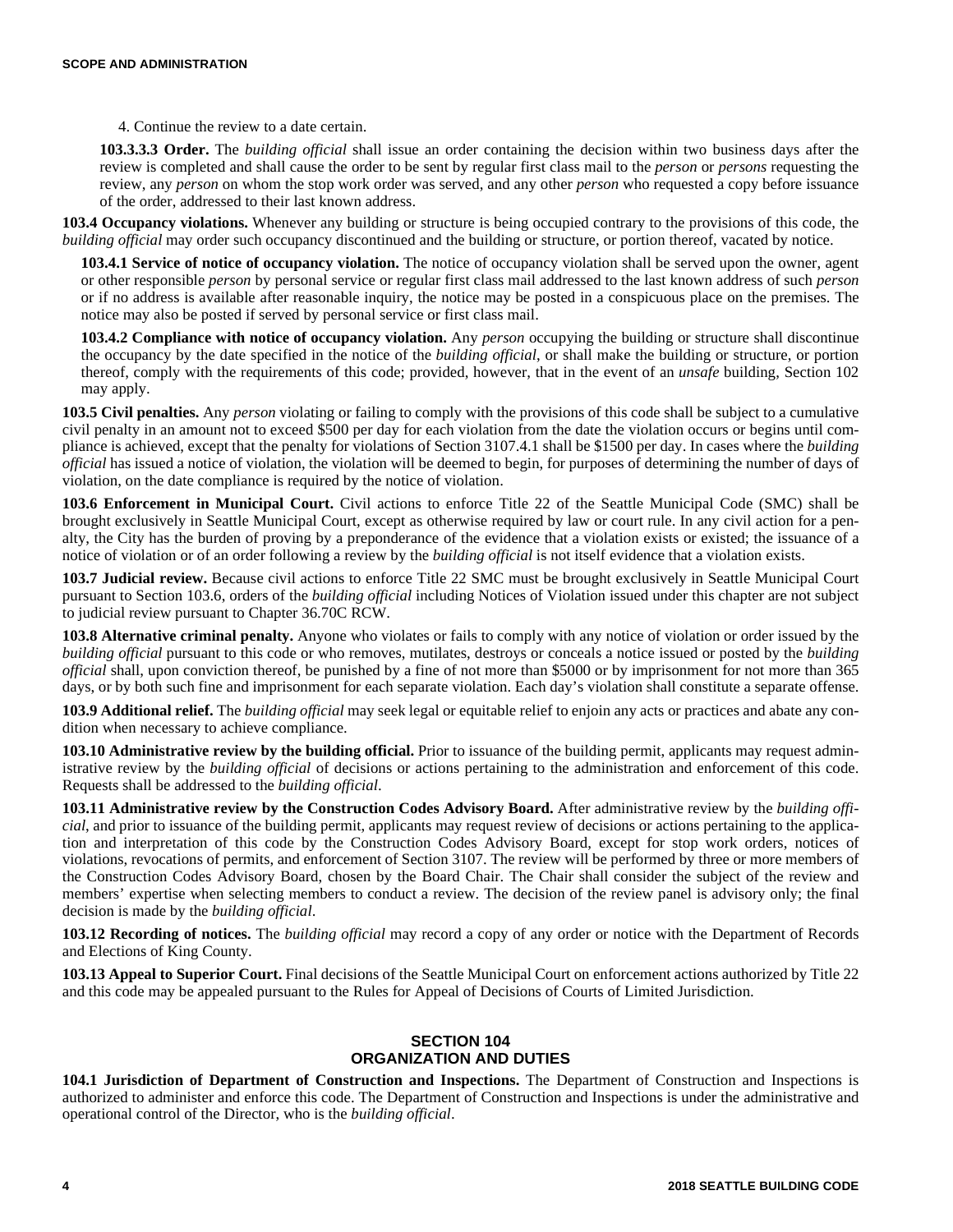**104.2 Designees.** The *building official* may appoint such officers, inspectors, assistants and employees as are authorized from time to time. The *building official* may authorize such employees and other agents as may be necessary to carry out the functions of the *building official*.

**104.3 Right of entry.** With the consent of the owner or occupier of a building or premises, or pursuant to a lawfully issued warrant, the *building official* may enter a building or premises at any reasonable time to perform the duties imposed by this code.

**104.4 Modifications.** The *building official* may modify the requirements of this code for individual cases provided the *building official* finds: (1) there are practical difficulties involved in carrying out the provisions of this code; (2) the modification is in conformity with the intent and purpose of this code; and (3) the modification will provide a reasonable level of strength, effectiveness, fire resistance, durability, safety and sanitation when considered together with other safety features of the building or other relevant circumstances. The *building official* may, but is not required to, record the approval of modifications and any relevant information in the files of the *building official* or on the *approved construction documents*.

**104.5 Alternate materials, methods of construction and design.** This code does not prevent the *use* of any material*,* design or method of construction not specifically allowed or prohibited by this code, provided the alternate has been approved and its use authorized by the *building official*. The *building official* may approve an alternate, provided the *building official* finds that the proposed alternate complies with the provisions of this code and that the alternate, when considered together with other safety features of the building or other relevant circumstances, will provide at least an equivalent level of strength, effectiveness, fire resistance, durability, safety and sanitation. Certain code alternates have been pre-approved by the *building official* and are identified in this code as numbered code alternates. The *building official* may require that sufficient evidence or proof be submitted to reasonably substantiate any claims regarding the use or suitability of the alternate. The *building official* may, but is not required to, record the approval of code alternates and any relevant information in the files of the *building official* or on the *approved construction documents*.

**104.6 Flood hazard areas.** The *building official* shall not grant modifications to any provision required in flood hazard areas as established by Section 1612.3 unless a determination has been made that:

- 1. A showing of good and sufficient cause that the unique characteristics of the size, configuration or topography of the site render the elevation standards of Section 1612 inappropriate.
- 2. A determination that failure to grant the variance would result in exceptional hardship.
- 3. A determination that the granting of a variance will not result in increased flood heights, additional threats to public safety, extraordinary public expense, cause fraud on or victimization of the public, or conflict with existing laws or ordinances.
- 4. A determination that the variance is the minimum necessary to afford relief, considering the flood hazard.
- 5. Submission to the applicant of written notice specifying the difference between the design flood elevation and the elevation to which the building is to be built, stating that the cost of flood insurance will be commensurate with the increased risk resulting from the reduced floor elevation, and stating that construction below the design flood elevation increases risks to life and property.

**104.7 Tests.** Whenever there is insufficient evidence of compliance with any of the provisions of this code or evidence that any material or construction does not conform to the requirements of this code, the *building official* may require tests as proof of compliance to be made at no expense to the City. Test methods shall be specified by this code or by other recognized test standards. If there are no recognized and accepted test methods for the proposed alternate, the *building official* shall determine the test procedures. All tests shall be made by an *approved agency*. Reports of such tests shall be retained by the *building official* for the period required for retention of public records.

**104.8 Rules of the building official.** The *building official* has authority to issue interpretations of this code and to adopt and enforce rules and regulations supplemental to this code as may be deemed necessary in order to clarify the application of the provisions of this code. Such interpretations, rules and regulations shall be in conformity with the intent and purpose of this code.

**104.8.1 Procedure.** The *building official* shall promulgate, adopt and issue rules according to the procedures specified in the Administrative Code, Chapter 3.02 of the Seattle Municipal Code.

**104.9 Liability.** Nothing in this code is intended to be nor shall be construed to create or form the basis for any liability on the part of the City, or its officers, employees or agents, for any injury or damage resulting from the failure of a building to conform to the provisions of this code, or by reason or as a consequence of any inspection, notice, order, certificate, permission or approval authorized or issued or done in connection with the implementation or enforcement of this code, or by reason of any action or inaction on the part of the City related in any manner to the enforcement of this code by its officers, employees or agents.

This code shall not be construed to relieve or lessen the responsibility of any *person* owning, operating or controlling any building or structure for any damages to *persons* or property caused by defects, nor shall the Department of Construction and Inspections or the City of Seattle be held to have assumed any such liability by reason of the inspections authorized by this code or any permits or certificates issued under this code.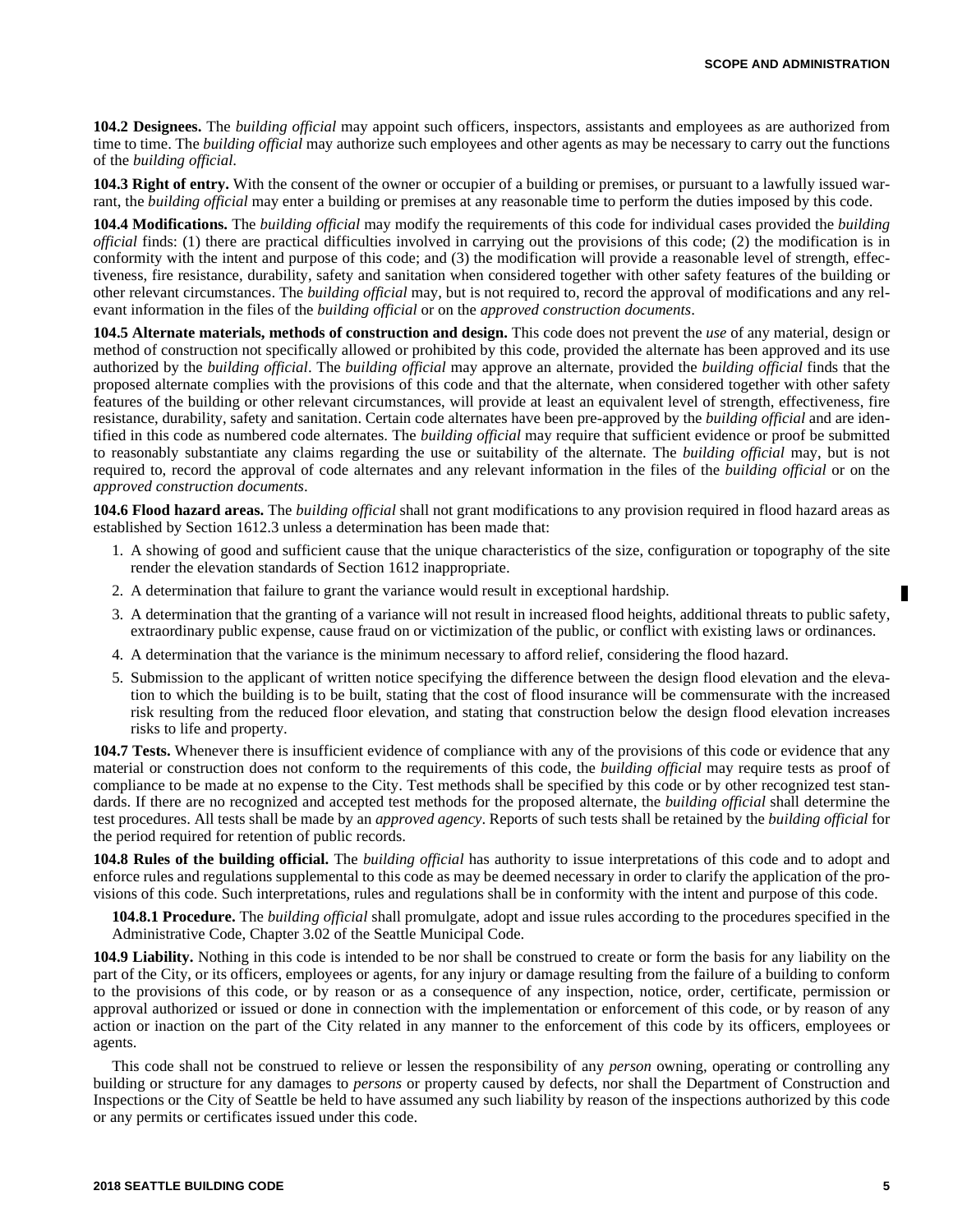#### **104.10 Responsibilities of parties.**

**104.10.1 Responsibility for compliance.** Compliance with the requirements of this code is the obligation of the owner of the building, structure, or premises, the duly authorized agent of the owner, and other *persons* responsible for the condition or work, and not of the City or any of its officers, employees or agents.

**104.10.2 Responsibilities of registered design professional in responsible charge.** It is the responsibility of the *registered design professional in responsible charge* to ensure that the information in the *construction documents* is complete, accurate, and, to the best of the design professional's knowledge, conforms to the requirements of this code.

**104.10.3 Responsibilities of structural engineer in responsible charge.** It is the responsibility of the *structural engineer in responsible charge* to:

1. Design the primary structure;

**Exception:** A licensed engineer other than the *structural engineer in responsible charge* may design the primary structure of single-*story* metal buildings.

- 2. Specify design loads, configurations, controlling dimensions, deflection limits and/or other criteria necessary for the design of secondary structural components and sub-systems and the selection of *structurally qualified products*;
- 3. Determine the adequacy and conformance of the application of the *structurally qualified products* with the design intent of the City-approved *construction documents*;
- 4. Review for compatibility with the City-approved *construction documents* previously approved by the *building official*, the *deferred submittals* for the primary structural frame and the design and *deferred submittals* for *secondary members* for the following structural elements:

| Wood trusses           | Glu-lam beams                        |
|------------------------|--------------------------------------|
| Steel joists           | Structural steel                     |
| Steel decking          | Prefabricated stair systems          |
| Precast concrete piles | Post-tensioned floor systems         |
| Curtain wall systems   | Precast prestressed planks           |
| Major skylight frames  | Precast concrete/masonry wall panels |

The *building official* may approve additions to, or deletions from this list for specific projects. If there is no *structural engineer in responsible charge* on the project, the architect in responsible charge shall assume these responsibilities.

**Note:** *"Primary structural frame"* and *"secondary member"* are defined in Chapter 2.

**104.10.4 Responsibilities of contractor.** It is the responsibility of the contractor to perform all the work in conformance with the City-approved *construction documents*.

**104.10.5 Responsibilities of plans examiner.** It is the responsibility of the plans examiner to verify that the description of the work in the *construction documents* is substantially complete, and to require corrections where, to the best of the plans examiner's knowledge, the *construction documents* do not conform to this code or other pertinent laws and ordinances.

**104.10.6 Responsibilities of field inspector.** It is the responsibility of the field inspector to conduct inspections to verify that the work in progress conforms with the *approved construction documents* and to require corrections where, to the best of the field inspector's knowledge, the work either does not conform to the *construction documents* or where the work is in violation of this code or other pertinent laws and ordinances.

# **SECTION 105 CONSTRUCTION CODES ADVISORY BOARD**

**105.1 Establishment.** There is a "Construction Codes Advisory Board" ("Board") consisting of 13 voting members, appointed by the Mayor and subject to confirmation by the City Council. The Board membership consists of one representative of each of the following professions or organizations. The representative of a profession need not be a member of the profession but may be a representative of an organization of such professionals.

- 1 architect;
- 1 structural engineer;
- 1 electrical engineer;

1 heating, refrigeration and air-conditioning engineer;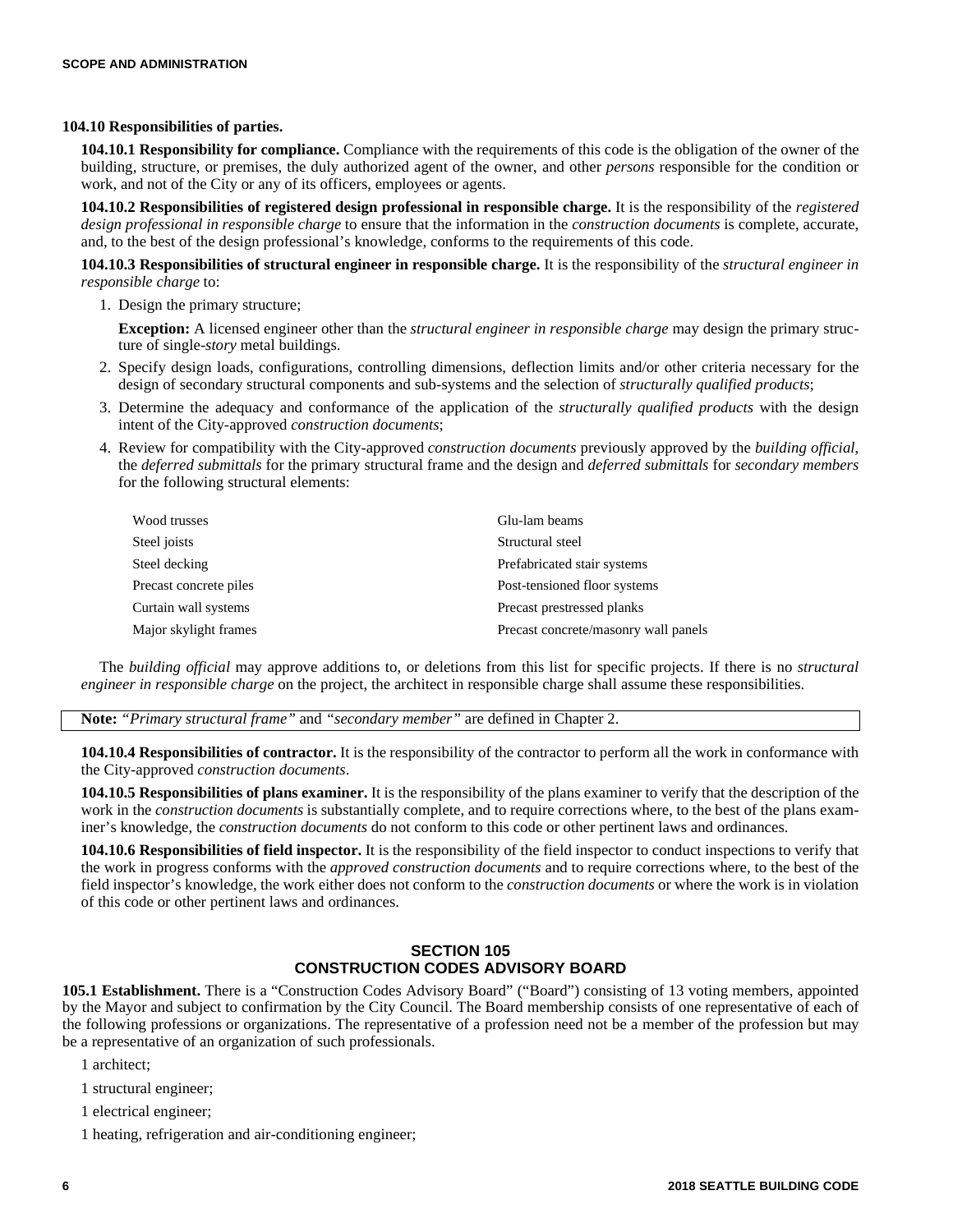1 general contractor;

1 electrical contractor;

1 commercial building owner or operator;

1 apartment building owner or operator;

1 developer and/or contractor of residential projects;

1 member of organized labor; and

3 members of the general public.

A representative of each of the following departments shall be ex officio, non-voting members of the Board:

Seattle Fire Department;

Seattle City Light; and

Seattle-King County Department of Public Health.

**105.2 Duties of Board.** The Board shall act in an advisory capacity for all of its duties. The Board shall meet on call either by the *building official* or the Board Chair, subject to timely notice.

**105.2.1 Code adoption and amendment.** The Board may examine proposed new editions and amendments to the following codes and regulations listed in this section. The Board may make recommendations to the *building official* and to the City Council for adoption and amendment of these codes.

Seattle Building Code – Chapter 22.100 SMC\*

Seattle Residential Code – Chapter 22.150 SMC

Seattle Mechanical Code – Chapter 22.400 SMC

Seattle Fuel Gas Code – Chapter 22.420 SMC

Seattle Boiler Code – Chapter 22.450 SMC

Seattle Energy Code – Chapter 22.700 SMC

Seattle Electrical Code – Chapter 22.300 SMC

Seattle Plumbing Code – SMC Title 22 Subtitle V

\* SMC is the Seattle Municipal Code.

**105.2.2 Review of director's rules.** The Board may examine proposed administrative rules relating to the codes and regulations listed above and make recommendations to the *building official*.

**105.3 Organization.** The Board shall organize, and elect a chair and any other officers as may be established by the Board. The Board may adopt rules of procedure. There shall be a committee of the Board for each code assigned to its review. Committees shall consist of Board members and may include additional members such as other representatives of the general public and professions not specifically represented on the Board. Any non-Board members of committees shall be appointed by the Chair. The Chair may, from time to time, appoint special topic subcommittees.

**105.4 Terms of service.** Terms of Board members are three years, dating from the day of expiration of the preceding term; provided, a member whose term has expired shall continue to serve until a successor is appointed and confirmed. Terms on the Board shall be staggered so that the terms of not more than five positions expire concurrently. Vacancies shall be filled for any unexpired term in the same manner as the original appointment.

**105.5 Removal of Board member.** A member may be removed by the Mayor, subject to a majority vote of members of the City Council.

**105.6 Compensation of Board members.** No member shall receive any compensation for service on the Board.

# **SECTION 106 BUILDING PERMITS**

**106.1 Permits required.** Except as otherwise specifically provided in this code, a building permit shall be obtained from the *building official* for each building or structure prior to erecting, constructing, enlarging, altering, repairing, moving, improving, removing, changing the occupancy of, or demolishing such building or structure, or allowing the same to be done. All work shall comply with this code, even where no permit is required.

**106.2 Work exempt from permit.** A building permit is not required for the work listed below. Exemption from the permit requirements of this code does not authorize any work to be done in any manner in violation of this code or any other laws or ordinances of the City.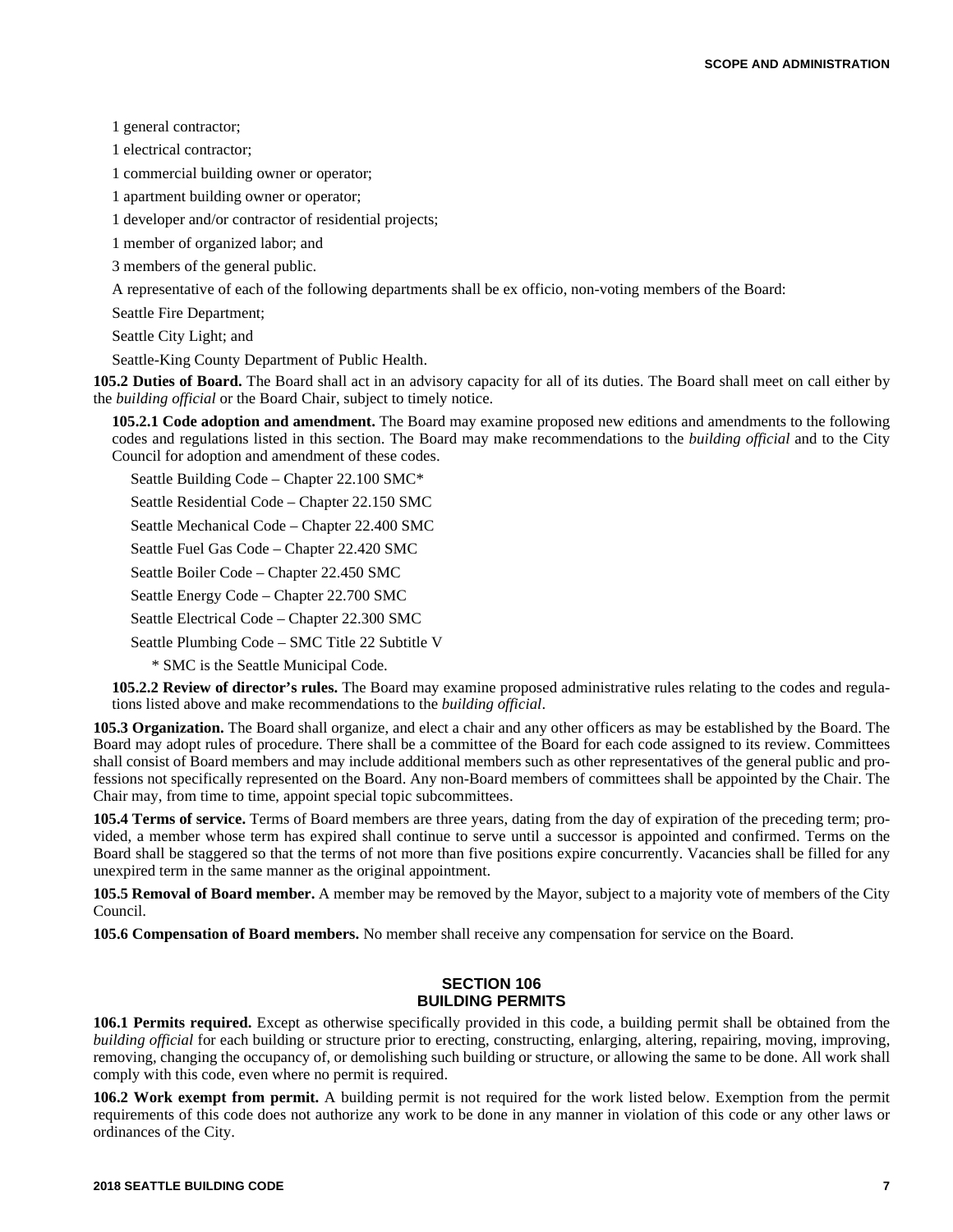- 1. Minor repairs or alterations if the value of construction, as determined by the *building official*, is \$6,000 or less in any six month period. Such repairs and alterations shall not include the removal, reduction, alteration, or relocation of any loadbearing support. Egress, light, ventilation, and fire-resistance shall not be reduced without a permit.
- 2. Minor work including the following, provided no changes are made to the building envelope: patio and concrete slabs on grade, painting or cleaning a building, repointing a chimney, installing kitchen cabinets, paneling or other surface finishes over existing wall and ceiling systems applied in accordance with Chapter 8, insulating *existing buildings*, abatement of hazardous materials, demolition of nonstructural interior tenant improvements in retail and office uses, and inkind or similar replacement of or repair of deteriorated members of a structure.
- 3. One-*story* detached accessory buildings used for greenhouse, tool or storage shed, playhouse, or similar uses, if:
	- 3.1 The projected roof area does not exceed 120 square feet; and
	- 3.2 The building is not placed on a concrete foundation other than a slab on grade.
- 4. Fences not over 8 feet high that do not have masonry or concrete elements above 6 feet.
- 5. Arbors and other open-framed landscape structures not exceeding 120 square feet in projected area.
- 6. Display cases, cabinets, counters and partitions not over 5 feet 9 inches high.
- 7. Retaining walls and rockeries which are not over 4 feet in height measured from the bottom of the footing to the top of the wall, if:
	- 7.1 There is no surcharge or impoundment of Class I, II or III-A liquids.
	- 7.2 The wall or rockery is not located in an Environmentally Critical Area (ECA) or ECA buffer pursuant to chapter 25.09 of the Seattle Municipal Code;
	- 7.3 Construction does not support soils in a steep slope area, potential landslide area or known slide area as identified in the Seattle Environmentally Critical Areas Ordinance Section 25.09.020 of the Seattle Municipal Code.
	- 7.4 Possible failure would likely cause no damage to adjoining property or structures.
- 8. Platforms, walks and driveways not more than 18 inches above grade and not over any basement or *story* below.
- 9. Temporary motion picture, television and theater stage sets and scenery.
- 10. Window *awnings* supported by an exterior wall of Group R-3, and Group U occupancies when projecting not more than 54 inches.
- 11. Prefabricated swimming pools, spas and similar equipment accessory to a Group R-3 occupancy in which the pool walls are entirely above the adjacent grade and if the capacity does not exceed 5,000 gallons.
- 12. Replacement of siding. This shall not include structural changes, replacement of sheathing or alterations to doors and windows. See Energy Code Sections R503.1.1, Exceptions 2 and 3 and C503.1, Exceptions 3 and 4, for requirements for *existing buildings*.
- 13. Roof recover.
- 14 Roof replacement under either of the following conditions:
	- 14.1 In one- and two-family *dwellings* and townhouses if no changes are made to the building envelope other than adding or replacing insulation, and the insulation value is equivalent to or better than the *existing structure*; or
	- 14.2 Where less than 500 square feet of roof sheathing or insulation is exposed within any 6 month period. Permits are required for structural changes and replacement of sheathing of any size. See Energy Code Sections R503.1.1, C503.1 and C503.3 for insulation requirements for *existing buildings*.
- 15. School, park or private playground equipment including tree houses.
- 16. Removal and/or replacement of underground storage tanks that are subject to regulation by a state or federal agency.

**Note:** A Fire Department permit is required for removal, replacement and decommissioning of underground storage tanks.

- 17. Installation of dish and panel antennas 6.56 feet (2 m) or less in diameter or diagonal measurement.
- 18. Water tanks not located in Environmentally Critical Areas that are supported directly on grade if the capacity is not greater than 5,000 gallons (18 925 L) and the ratio of height to diameter or width is not greater than 2:1.

**106.3 Other permits required.** Unless otherwise exempted by this or other pertinent codes, separate master use, plumbing, electrical, mechanical and other permits may be required for the above exempted items.

**106.4 Flood hazard areas.** In addition to the permit required by this section, all work to be performed in areas of special flood hazard, as defined in Seattle Municipal Code Chapter 25.06, are subject to additional standards and requirements, including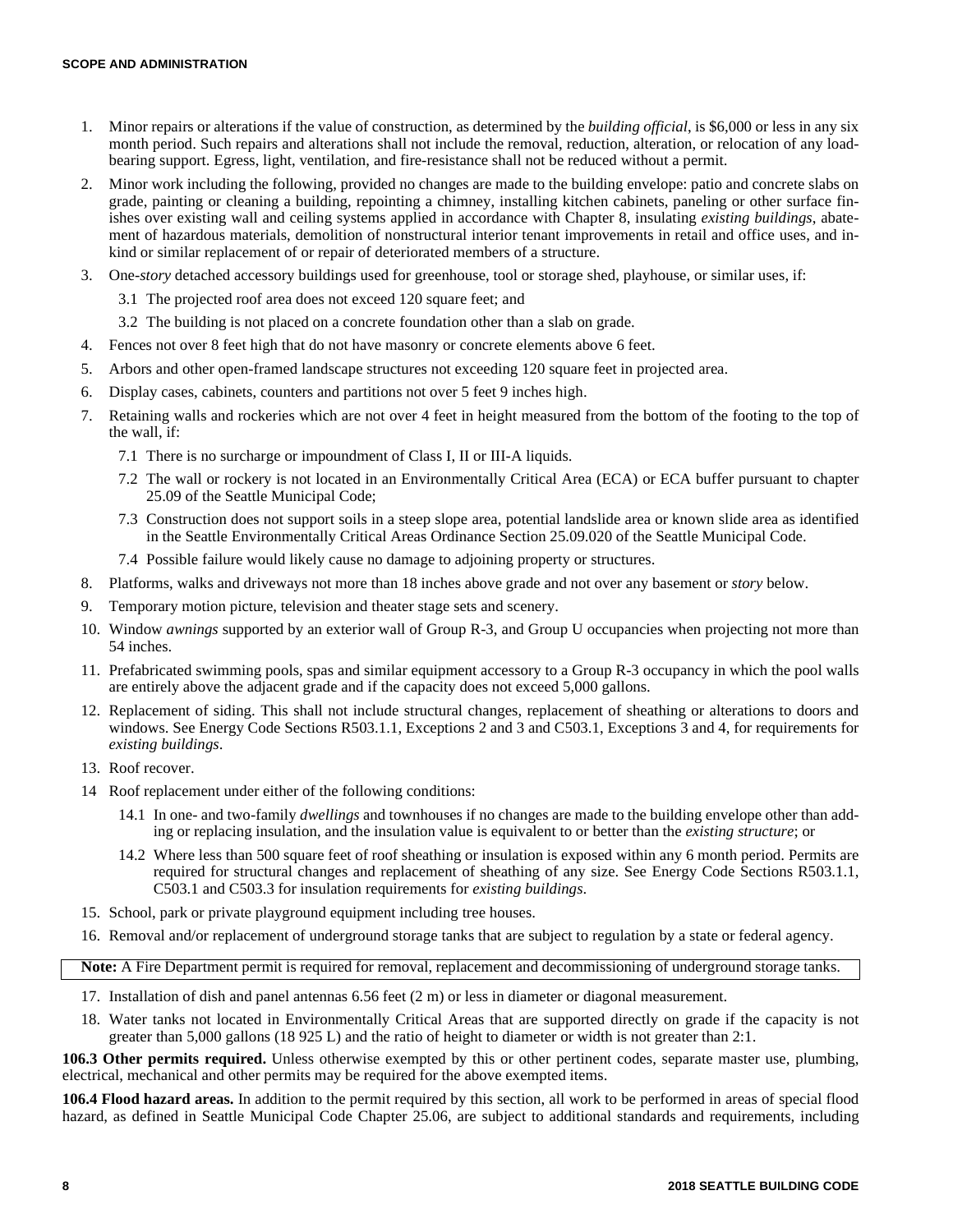floodplain development approval or a Floodplain Development License, as set forth in Chapter 25.06, the Seattle Floodplain Development Ordinance.

**106.4.1 Determination of substantially improved or substantially damaged existing buildings and structures in flood hazard areas.** For applications for reconstruction, rehabilitation, *repair*, *alteration*, *addition* or other improvement of *existing buildings* or structures located in *flood hazard areas*, the *building official* shall determine if the proposed work constitutes *substantial improvement* or *repair* of *substantial damage*. Where the *building official* determines that the proposed work constitutes *substantial improvement* or *repair* of *substantial damage*, and where required by this code, the *building official* shall require the building to meet the requirements of Section 1612.

**106.5 Application for permit.** To obtain a permit, the applicant shall first file an application a format determined by the *building official*. Every such application shall:

- 1. Identify and describe the work to be covered by the permit for which application is made.
- 2. Describe the land on which the proposed work is to be done by legal description, property address or similar description that will readily identify and definitely locate the proposed building or work.
- 3. Provide contractor's business name, address, phone number and current contractor registration number (required if contractor has been selected).
- 4. Be accompanied by *construction documents*, including plans and other data as required in Section 106.5.2 through 106.5.7.
- 5. State the valuation of any new building or structure or any addition, remodeling or alteration to an *existing building* including cost breakdown between additions and alterations.
- 6. Be signed by the owner of the property or building, or the owner's authorized agent, who may be required to submit evidence to indicate such authority.
- 7. Give such other data and information as may be required by the *building official*, including, but not limited to, master use and shoreline permits and building identification plans.
- 8. State the name of the owner and contractor and the name, address and phone number, of a contact *person*.
- 9. Substantially conform with applicable city law in effect on the date described in Section 101.3, as modified by any exception.
- 10. Applications that include a grading component shall include all information prescribed by the Grading Code and rules adopted thereunder, and all additional information required by the *building official* pursuant to the Grading Code and rules adopted thereunder.

**106.5.1 Construction documents.** *Construction documents* shall be submitted in two or more sets with each application for a permit, or shall be submitted in electronic format determined by the *building official*. Computations, stress diagrams, shop and fabrication drawings and other data sufficient to show the adequacy of the plans shall be submitted when required by the *building official*.

**Exception:** The *building official* may waive the submission of *construction documents*, if the *building official* finds that the nature of the work applied for is such that reviewing of *construction documents* is not necessary to obtain compliance with this code.

**106.5.2 Preparation by registered design professionals.** *Construction documents* for all work shall be prepared and designed by or under the direct supervision of an architect or structural engineer licensed to practice under the laws of the State of Washington. Each sheet of *construction documents* shall bear the seal and the signature of the registered design professional before the permit is issued.

## **Exceptions:**

- 1. *Construction documents* for work not involving structural design are permitted to be prepared by a registered professional engineer or registered architect qualified in the proposed work.
- 2. When authorized by the *building official*, *construction documents* for assembly line products or designed specialty structural products may be designed by a registered professional engineer.
- 3. When authorized by the *building official*, *construction documents* need not be prepared by an engineer or architect licensed by the State of Washington for the following:
	- 3.1. Detached one- and two-family *dwellings*.
	- 3.2 New buildings or structures, and additions, alterations or repairs made to them of conventional light frame construction, if the value of construction, as determined by the *building official*, is less than \$75,000.
	- 3.3. Nonstructural alterations and repairs if the value of construction, as determined by the *building official*, is less than \$75,000, excluding the value of electrical and mechanical systems, fixtures, equipment, interior finish and millwork.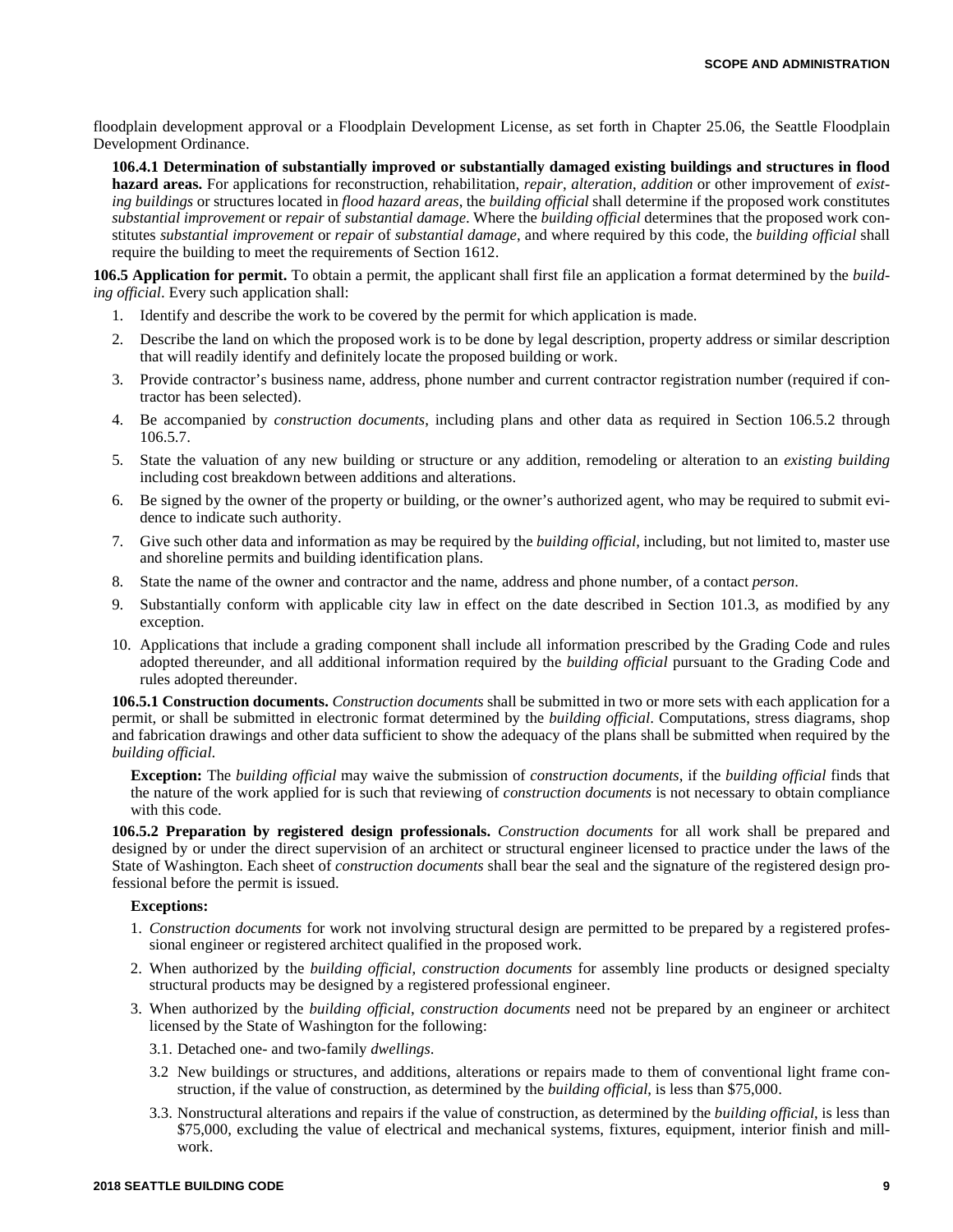3.4. Other work as specified in rules promulgated by the *building official*.

**106.5.3 Design professional in responsible charge.** The *building official* is authorized to require the owner to engage and designate on the building permit application a registered design professional who shall act as the registered design professional in responsible charge. If the circumstances require, the owner shall designate a substitute registered design professional in responsible charge who shall perform the duties required of the original registered design professional in responsible charge. The *building official* shall be notified in writing by the owner if the registered design professional in responsible charge is changed or is unable to continue to perform the duties. The registered design professional in responsible charge is responsible for reviewing and coordinating submittal documents prepared by others, including phased and *deferred submittal* items, for compatibility with the design of the building.

**106.5.4 Information required on construction documents.** *Construction documents* shall include the following, as applicable:

- 1. A plot plan showing the width of streets, alleys, yards and courts.
- 2. The location (and/or location within a building), floor area, *story*, height, type of construction and occupancy classification as defined by the Building Code and use as defined by the *Land Use Code* of the proposed building and of every *existing building* on the property.
- 3. Where there are more than two buildings located on a property, a building identification plan identifying the location of each building on the property and identifying each building by a numbering system unrelated to address. Such plan is not required where a plan for the site is already on file and no new buildings are being added to the site.
- 4. Types of heating and air conditioning systems.
- 5. Architectural plans, including floor plans, elevations and door and finish schedules showing location of all doors, windows, mechanical equipment, shafts, pipes, vents and ducts. *Fire walls*, fire barriers, fire partitions, smoke barriers and smoke partitions or any other wall or horizontal assembly required to have protected openings or penetrations shall be identified on the architectural plans.
- 6. Structural plans, including foundation plan and framing plans.
- 7. Cross-sections and construction details for both architectural and structural plans including wall sections, foundation, floor and roof details, connections of structural members and types of construction material.
- 8. Topographic plans, including original and final contours, location of all buildings and structures on the site and, when required by the *building official*, adjacent to the site, and cubic yards of cut and fill.
- 9. If the *building official* has reason to believe that there may be an intrusion into required open areas or over the property line, a survey of the property prepared by a land surveyor licensed by the State of Washington is required for new construction, and for additions or accessory buildings.
- 10. If any building or structure is to be erected or constructed on property abutting an unimproved or partially improved street or alley, the plans shall also include a profile showing the established or proposed grade of the street or alley, based upon information obtained from the Director of Transportation relating to the proposed finished elevations of the property and improvements thereon.
- 11. Where design flood elevations are not specified, they shall be established in accordance with Section 1612.3.1.

**106.5.5 Information on first sheet.** The first or general note sheet of each set of plans shall specify the following, as applicable:

- 1. The building and street address of the work.
- 2. The name and address of the owner and *person* who prepared the plans.
- 3. Legal description of the property.
- 4. Occupancy classification(s) of all parts of the building(s) and where mixed use and occupancy applies, a diagram of the building or any portion thereof showing how the mixed uses/occupancies are "separated" or "non-separated" per Section 508.
- 5. Description of fixed fire protection devices or systems for each occupancy, or note "Full" when provided for the entire building.
- 6. Zoning classification of the property and existing and proposed uses of the structure(s) as defined in the *Land Use Code*.
- 7. Indication of location within the *fire district* as defined in this code, if applicable.
- 8. Type of construction as defined in this code.
- 9. Number of *stories above grade plane, mezzanines* and *basements* as defined in this code.
- 10. Variances, conditional uses, special exceptions, including project numbers, approval and approval extension dates.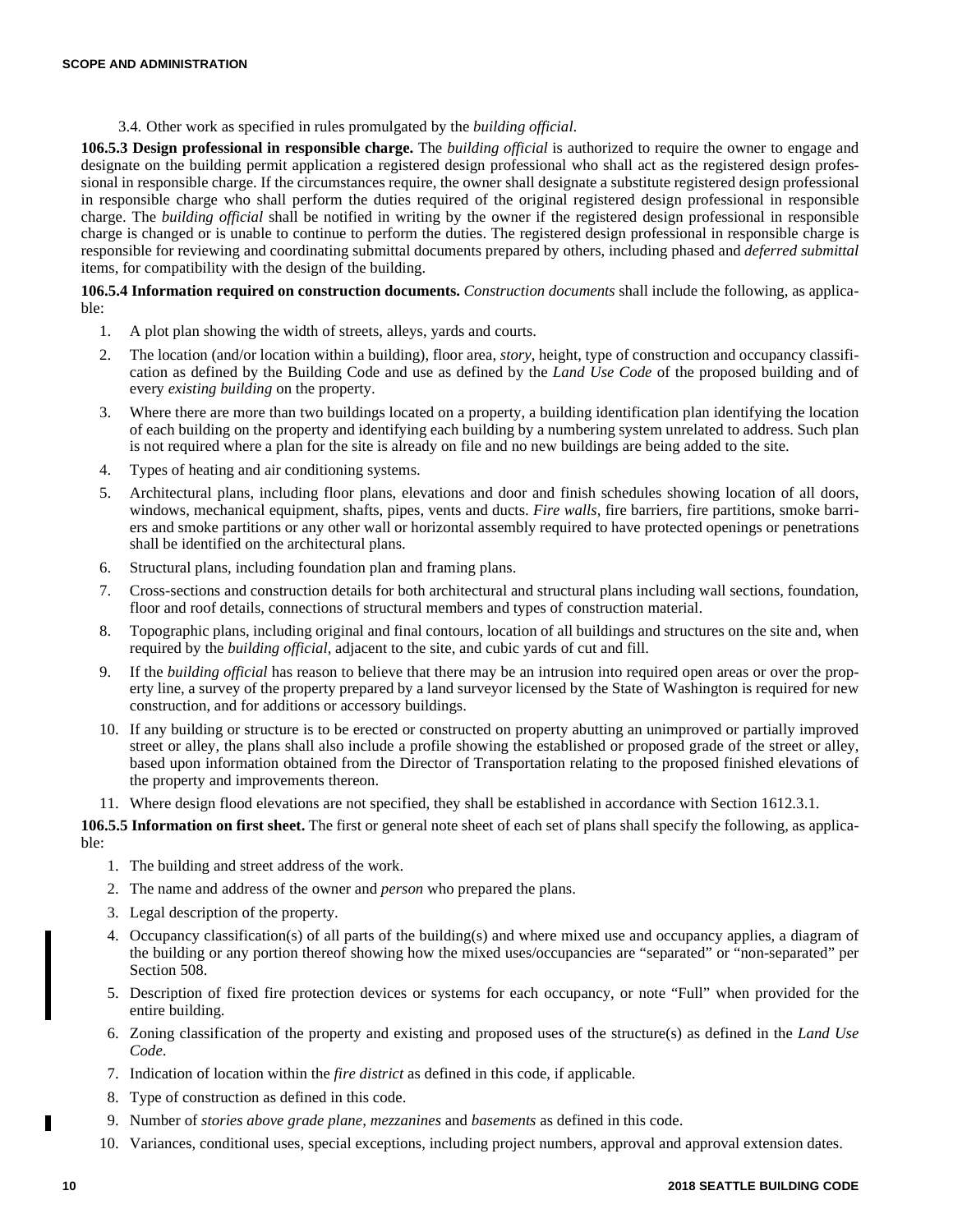11. Where applicable, a description of the design selected and approved at a Section 403 high-rise building pre-design conference, a Section 404 atrium pre-design conference, a Section 414.1.4 hazardous occupancy pre-design conference, a Section 1613.1.1 seismic design pre-design conference or a similar conference on a building subject to Fire Code Chapter 93.

**106.5.6 Structural notes.** Plans shall include applicable information including, but not limited to, the following:

- 1. Design loads: Snow load, live loads and lateral loads. If required by the *building official*, the structural notes for plans engineered to ASCE 7 shall include the factors of the base shear formula used in the design;
- 2. Foundations: Foundation investigations, allowable bearing pressure for spread footings, allowable load capacity of piles, lateral earth pressure;
- 3. Masonry: Type and strength of units, strength or proportions of mortar and grout, type and strength of reinforcement, method of testing, design strength;
- 4. Wood: Species or species groups, and grades of sawn lumber, glued-laminated lumber, plywood and assemblies, type of fasteners;
- 5. Concrete: Design strengths, mix designs, type and strength of reinforcing steel, welding of reinforcing steel, restrictions, if any;
- 6. Steel and aluminum: Specification types, grades and strengths, welding electrode types and strengths.

In lieu of detailed structural notes the *building official* may approve minor references on the plans to a specific section or part of this code or other ordinances or laws.

**106.5.7 Fire-resistive notes.** The *building official* may require that plans for buildings more than two *stories* in height of other than Groups R-3 and U occupancies indicate how required structural and fire-resistive integrity will be maintained where a penetration will be made for electrical, mechanical, plumbing and communication conduits, pipes and similar systems.

The *building official* may require that, when required for fire-resistive construction, the method of installation of wall and ceiling coverings and the protection of structural parts be specified on the plans unless the listing that documents the rating specifies a method no more restrictive than the minimum standards of Chapter 7.

**106.5.8 Deferred submittals**. Deferral of any submittal items shall have the prior approval of the *building official*. The registered design professional in responsible charge shall list *deferred submittals* on the plans for review by the *building official*.

Documents for *deferred submittal* items shall be submitted to the registered design professional in responsible charge who shall review them and forward them to the *building official* with a notation indicating that the *deferred submittal* documents have been reviewed and been found to be in general conformance to the design of the building. The *deferred submittal* items shall not be installed until the *deferred submittal* documents have been approved by the *building official*.

**106.5.9 Construction and demolition waste.** The information in Sections 106.5.9.1 and 106.5.9.2 shall be submitted for projects generating construction or demolition material for salvage, recycling or disposal. These requirements apply to building alterations having a work area greater than 750 square feet or a project value greater than \$75,000, whichever is more restrictive, and for all whole building demolitions.

**Exception:** Projects for which an emergency order or hazard correction order has been issued pursuant to Section 102.

**106.5.9.1 Salvage Assessment.** This form shall be provided at the time of permit application and is a requirement for permit application submittal.

- 1. A salvage assessment completed by an approved agent identifying building components having potential to be salvaged prior to building removal. The building owner is permitted to complete the assessment for building alterations that include some demolition.
- 2. A statement of compliance with the regulations of the Puget Sound Clean Air Agency regarding asbestos identification, notification and abatement.

**Exception:** A salvage assessment is not required if the project does not impact an existing building, such as construction of a new detached accessory dwelling unit or backyard cottage.

**106.5.9.2 Waste Diversion Report.** A Waste Diversion Report shall be submitted within 60 days of final inspection approval. The Waste Diversion Report shall identify the weight or volume of project-generated construction waste and demolition material, the hauler of the material, and the receiving facility or location for each commodity. A signed affidavit from the receiving party and photo documentation shall be included for the salvaged materials for which a tip receipt cannot be obtained.

**106.5.10 Clarity of plans.** Plans shall be drawn to a clearly indicated and commonly accepted scale in a format determined by the *building official*.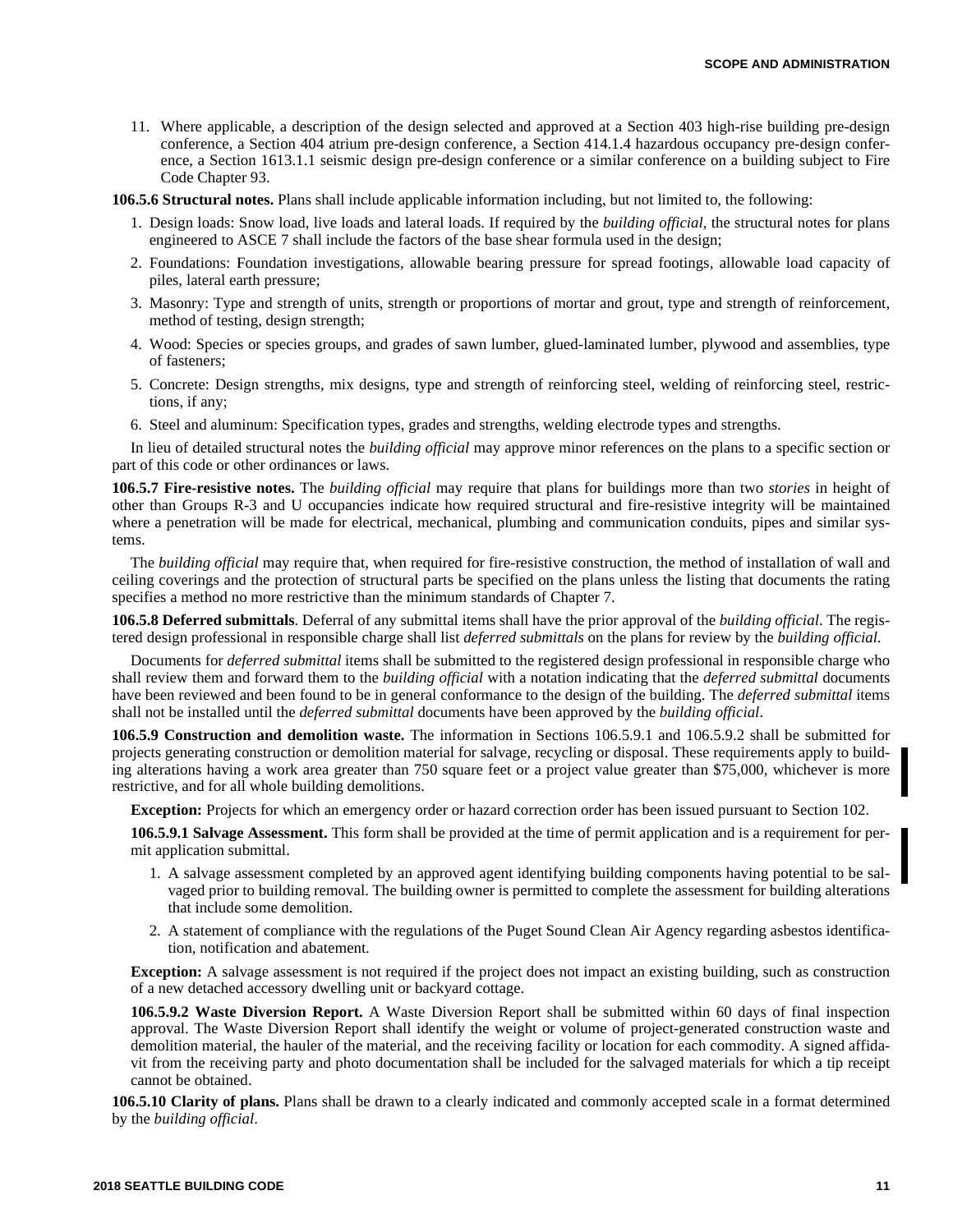**106.6 Application review and permit issuance.** The *construction documents* shall be reviewed by the *building official*. Such *construction documents* may be reviewed by other departments of the City to check compliance with the laws and ordinances under their jurisdiction.

**106.6.1 Determination of completeness.** Within 28 days after an application is filed, the *building official* shall notify the applicant in writing either that the application is complete or that it is not complete, and if not complete, what additional information is required to make it complete. Within 14 days after receiving the additional information, the *building official* shall notify the applicant in writing whether the application is now complete or what additional information is necessary. An application shall be deemed to be complete if the *building official* does not notify the applicant in writing by the deadlines in this section that the application is incomplete.

**106.6.2 Decision on application.** Except as provided in Section 106.6.8, the *building official* shall approve, condition or deny the application within 120 days after the *building official* notifies the applicant that the application is complete.

To determine the number of days that have elapsed after the notification that the application is complete, the following periods shall be excluded:

- 1. All periods of time during which the applicant has been requested by the Director to correct plans, perform required studies, or provide additional required information, until the determination that the request has been satisfied. The period shall be calculated from the date the *building official* notifies the applicant of the need for additional information until the earlier of the date the *building official* determines whether the additional information satisfies the request for information or 14 days after the date the information has been provided to the *building official*.
- 2. If the *building official* determines that the information submitted by the applicant under item 1 of this subsection is insufficient, the *building official* shall notify the applicant of the deficiencies, and the procedures under item 1 of this subsection shall apply as if a new request for information had been made;
- 3. All extensions of time mutually agreed upon by the applicant and the *building official*.

If a project permit application is substantially revised by the applicant, the time period shall start from the date at which the revised project application is determined to be complete under Section 101.3.1.

#### **106.6.3 Issuance of permit.**

**106.6.3.1.** Subject to Section 106.6.3.2, the *building official* shall issue a permit to the applicant if the *building official* finds the following:

- 1. The work described in the *construction documents* conforms to the requirements of this code and other pertinent laws, ordinances, and regulations and with all conditions imposed under any of them,
- 2. The fees specified in the *Fee Subtitle* have been paid, and
- 3. The applicant has complied with all requirements to be performed prior to issuance of a permit for the work under other pertinent laws, ordinances or regulations or included in a master use permit, or otherwise imposed by the *building official*.

When the permit is issued, the applicant or the applicant's authorized agent becomes the permit holder.

**106.6.3.2** The *building official* shall not issue a permit if the *building official* has determined that the property owner violated subsection 22.210.136.A of the Seattle Municipal Code and the owner has not obtained any required tenant relocation license.

## **106.6.4 Phased permits.**

1. The *building official* may authorize construction of a portion or portions of a building or structure before complete *construction documents* for the whole building or structure have been submitted or *approved*, or before the applicant has complied with all conditions of a building permit for the entire building or structure under the *Land Use Code* or master use permit. The entire proposed project shall comply with applicable city law in effect on the date set forth in Section 101.3.

The applicant shall proceed at the applicant's risk without assurance that a permit for the entire building or structure will be granted.

2. After approval of a Master Use Permit as required by the *Land Use Code*, if the applicant has satisfied all applicable requirements for issuance of a grading permit under the Grading Code and rules adopted thereunder, a permit for excavation, shoring and other *land-disturbing activity* may be issued.

**106.6.5 Grading permits.** The grading component of the building permit is the portion of the building permit that authorizes work that is subject to the requirements of the Grading Code. That component constitutes a grading permit.

**106.6.6 Permit conditions and denial.** The *building official* may impose on a permit any conditions authorized by this code or other pertinent ordinances or regulations, including but not limited to the Grading Code, the Stormwater Code, Regulations for Environmentally Critical Areas, and rules adopted pursuant to those codes. In addition, the *building official* may condition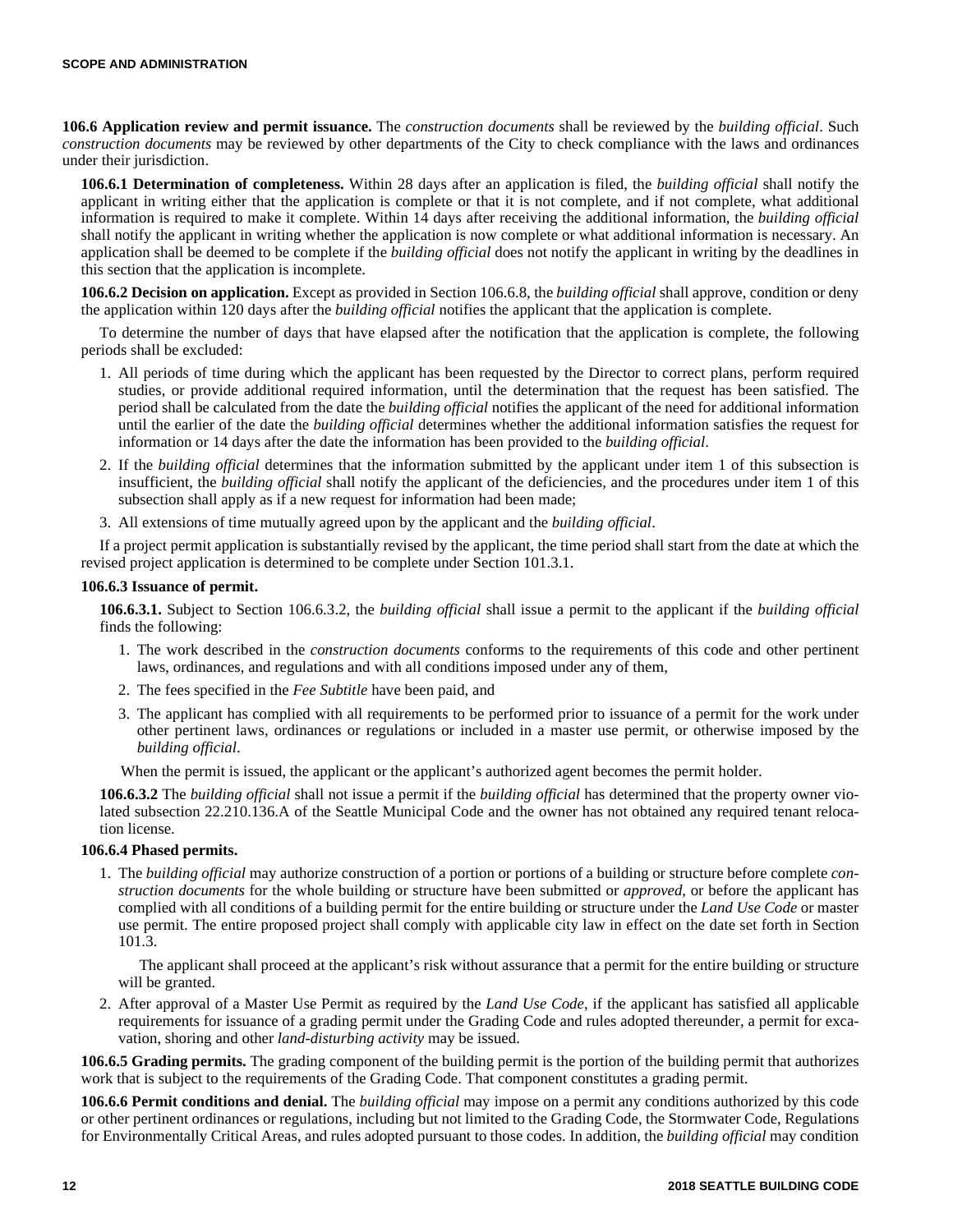a permit in order to reduce the risks associated with development, construction, ownership and occupancy including, but not limited to risks in potential slide areas. The *building official* may deny a permit if the *building official* determines that the risks cannot be reduced to an acceptable level, that the proposed project or *construction documents* do not conform to the requirements of this code or other pertinent laws, ordinances or regulations, or to requirements included in the Master Use Permit or requirements otherwise imposed by the *building official* or other City departments, or that the applicant has failed to comply with any requirement or condition imposed pursuant to the authority described above.

**106.6.7 Compliance with approved construction documents.** When the *building official* issues a permit, the *building official* shall endorse the permit in writing or in electronic format, and stamp the plans APPROVED. Such *approved* plans and permit shall not be changed, modified or altered without authorization from the *building official*, and all work shall be done in accordance with the *approved construction documents* and permit except as authorized by the *building official* during a field inspection to correct errors or omissions or as authorized by Section 106.6.8.

**106.6.8 Revisions to the permit.** When changes to the *approved* work are made during construction, approval of the *building official* shall be obtained prior to execution. The building inspector may approve minor changes to the *construction documents* for work not reducing the structural strength or fire and life safety of the structure. The building inspector shall determine if it is necessary to revise the *approved construction documents*. No changes that are subject to special inspection required by Section 1704 shall be made during construction unless approved by the *building official*. If revised plans are required, changes shall be submitted to and approved by the *building official*, accompanied by fees specified in the *Fee Subtitle* prior to occupancy. All changes shall conform to the requirements of this code and other pertinent laws and ordinances and other issued permits.

**106.6.9 Cancellation of permit applications.** Applications may be cancelled if no permit is issued by the earlier of the following: (1) twelve months following the date of application; or (2) sixty days from the date of written notice that the permit is ready to issue. After cancellation, *construction documents* submitted for review may be returned to the applicant or destroyed by the *building official*.

The *building official* will notify the applicant in writing at least thirty days before the application is cancelled. The notice shall specify a date by which a request for extension must be submitted in order to avoid cancellation. The date shall be at least two weeks prior to the date on which the application will be cancelled.

**106.6.10 Extensions prior to permit issuance.** At the discretion of the *building official*, applications for projects that require more than 12 months to review and approve may be extended for a period that provides reasonable time to complete the review and approval, but in no case longer than 24 months from the date of the original application. No application may be extended more than once. After cancellation, the applicant shall submit a new application and pay a new fee to restart the permit process.

Notwithstanding other provisions of this code, applications may be extended where issuance of the permit is delayed by litigation, preparation of environmental impact statements, appeals, strikes or other causes related to the application that are beyond the applicant's control, or while the applicant is making progress toward issuance of a master use permit.

**106.7 Retention of plans.** One set of *approved* plans, which may be on microfilm or in electronic format, shall be retained by the *building official*. One set of *approved* plans shall be returned to the applicant and shall be kept at the site of the building or work for use by inspection personnel at all times during which the work authorized is in progress.

**106.8 Validity of permit.** The issuance or granting of a permit or approval of *construction documents* shall:

- 1. Not be construed to be a permit for, or an approval of, any violation of any of the provisions of this code or other pertinent laws and ordinances;
- 2. Not prevent the *building official* from requiring the correction of errors in the *construction documents* or from preventing building operations being carried on thereunder when in violation of this code or of other pertinent laws and ordinances of the City;
- 3. Not prevent the *building official* from requiring correction of conditions found to be in violation of this code or other pertinent laws and ordinances of the City; or
- 4. Not be construed to extend the period of time for which any such permit is issued or otherwise affect any period of time for compliance specified in any notice or order issued by the *building official* or other administrative authority requiring the correction of any such conditions.

**106.9 Expiration of permits.** Authority to do the work authorized by a permit expires 18 months from the date of issuance. An *approved* renewal extends the life of a permit for an additional 18 months from the prior expiration date. An *approved* reestablishment extends the life of the permit for 18 months from the date the permit expired.

#### **Exceptions:**

1. Initial permits for major construction projects that require more than 18 months to complete may be issued for a period that provides reasonable time to complete the work, according to an *approved* construction schedule. The *building official* may authorize a permit expiration date not to exceed three years from the date of issuance, except when there is an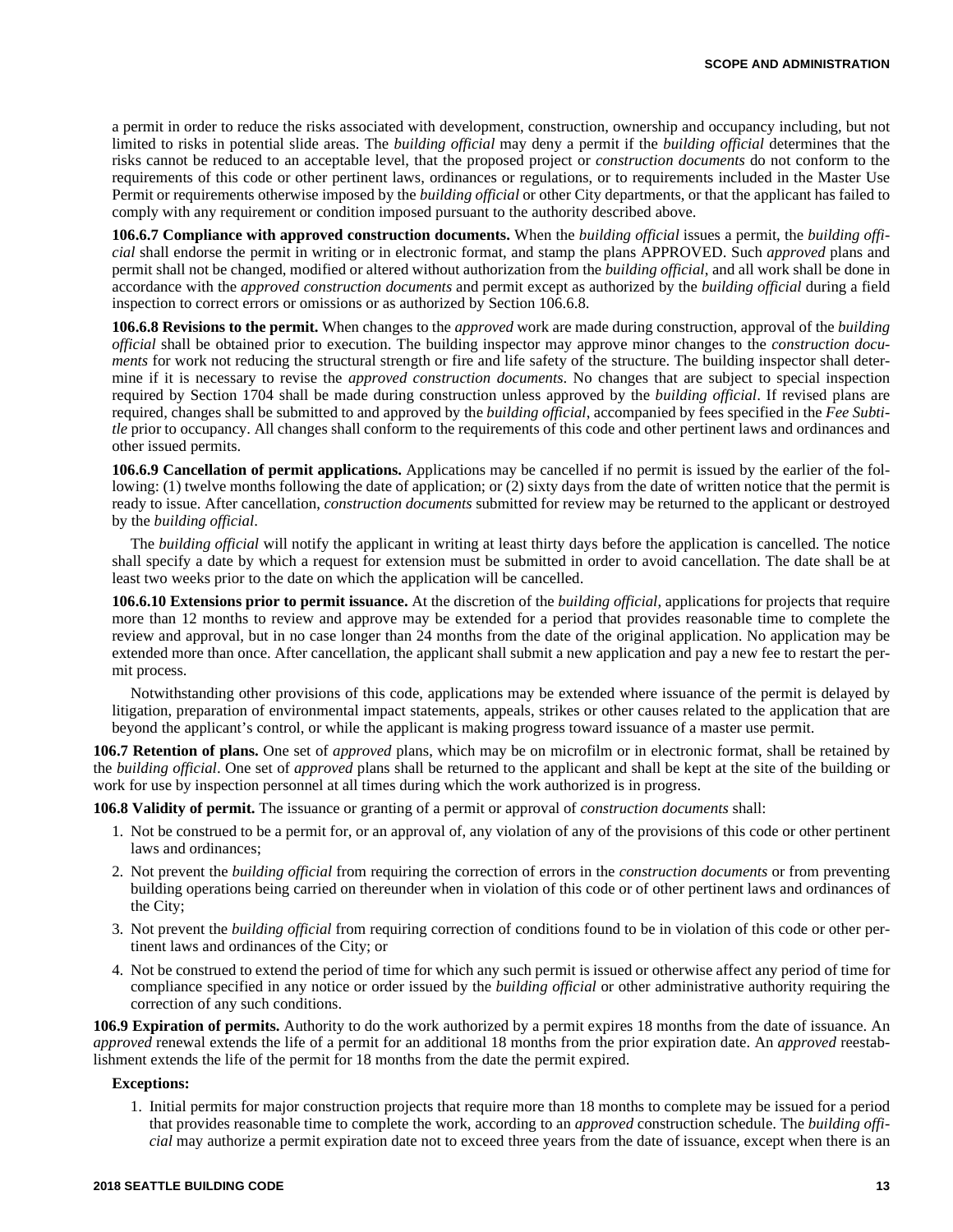associated Shoreline Substantial Development permit in which case the *building official* may authorize an expiration date not to exceed the life of the Shoreline permit.

2. The *building official* may issue permits which expire in less than eighteen months if the *building official* determines a shorter period is appropriate to complete the work.

This section is subject to the limitations in Seattle Municipal Code Section 22.800.100, Stormwater Code.

**106.10 Renewal of permits.** Permits may be renewed and renewed permits may be further renewed by the *building official* if the following conditions are met:

- 1. Application for renewal is made within the 30 day period immediately preceding the date of expiration of the permit; and
- 2. If the project has had an associated discretionary Land Use review, the land use approval has not expired; and
- 3. If an application for renewal is made more than 18 months after the date of mandatory compliance with a new or revised edition of the Seattle Building Code, the permit shall not be renewed unless:
	- 3.1 The *building official* determines that the permit complies, or is modified to comply, with the Seattle Building, Mechanical, Fuel Gas, Energy, Stormwater, Side Sewer and Grading codes in effect on the date of application for renewal; or
	- 3.2 The work authorized by the permit is substantially underway and progressing at a rate approved by the *building official*. "Substantially underway" means that normally required building inspections have been *approved* for work such as foundations, framing, mechanical, insulation and finish work that is being completed on a continuing basis; or
	- 3.3. Commencement or completion of the work authorized by the permit is delayed by litigation, appeals, strikes or other extraordinary circumstances related to the work authorized by the permit, beyond the permit holder's control, subject to approval by the *building official*; and
- 4. If an application for renewal is made on or after January 1, 2017, the permit shall not be renewed unless: (a) the *building official* determines that the permit complies, or is modified to comply, with the Seattle Stormwater Code in effect on the date of application for renewal; or (b) construction has started. For purposes of this provision, "started construction" means the site work associated with and directly related to the *approved* project has begun. For example, grading the project site to final grade or utility installation constitutes the start of construction; simply clearing the project site does not.

**106.11 Reestablishment of expired permits.** A new permit is required to complete work if a permit has expired and was not renewed.

**Exception:** A permit that expired less than one year prior to the date of a request for reestablishment may be reestablished upon approval of the *building official* if it complies with Section 106.10, Items 2, 3, and 4 above. Once re-established the permit will not be considered to have expired. The new expiration date of a reestablished permit shall be determined in accordance with Section 106.9.

**106.12 Revocation of building permits.** Whenever the *building official* determines there are grounds for revoking a permit, the *building official* may issue a notice of revocation. The notice of revocation shall identify the reason for the proposed revocation, including but not limited to, the violations, the conditions violated, and any alleged false or misleading information provided.

**106.12.1 Standards for revocation.** The *building official* may revoke a permit if:

- 1. The code or the building permit has been or is being violated and issuance of a notice of violation or stop work order has been or would be ineffective to secure compliance because of circumstances related to the violation; or
- 2. The permit was obtained with false or misleading information.

**106.12.2 Service of notice of revocation.** The notice of revocation shall be served upon the owner, agent or other responsible *person* by personal service or regular first class mail addressed to the last known address of such *person* or if no address is available after reasonable inquiry, the notice may be posted in a conspicuous place on the premises. The notice may also be posted if served by personal service or first class mail.

**106.12.3 Effective date of revocation.** The *building official* shall identify in the notice of revocation a date certain on which the revocation will take effect. This date may be stayed pending complete review by the *building official* pursuant to Section 106.12.4.

**106.12.4 Review by the building official for notice of revocation.** Any *person* aggrieved by a notice of revocation may obtain a review by making a request in writing to the *building official* within three business days of the date of service of the notice of revocation. The review shall occur within five business days after receipt by the *building official* of the request for review. Any *person* affected by the notice of revocation may submit additional information to the *building official* for consideration as part of the review at any time prior to the review.

**106.12.4.1 Review procedure.** The review will be made by a representative of the *building official* who will review all additional information received and may also request a site visit. After the review, the *building official* may:

1. Sustain the notice of revocation and affirm or modify the date the revocation will take effect;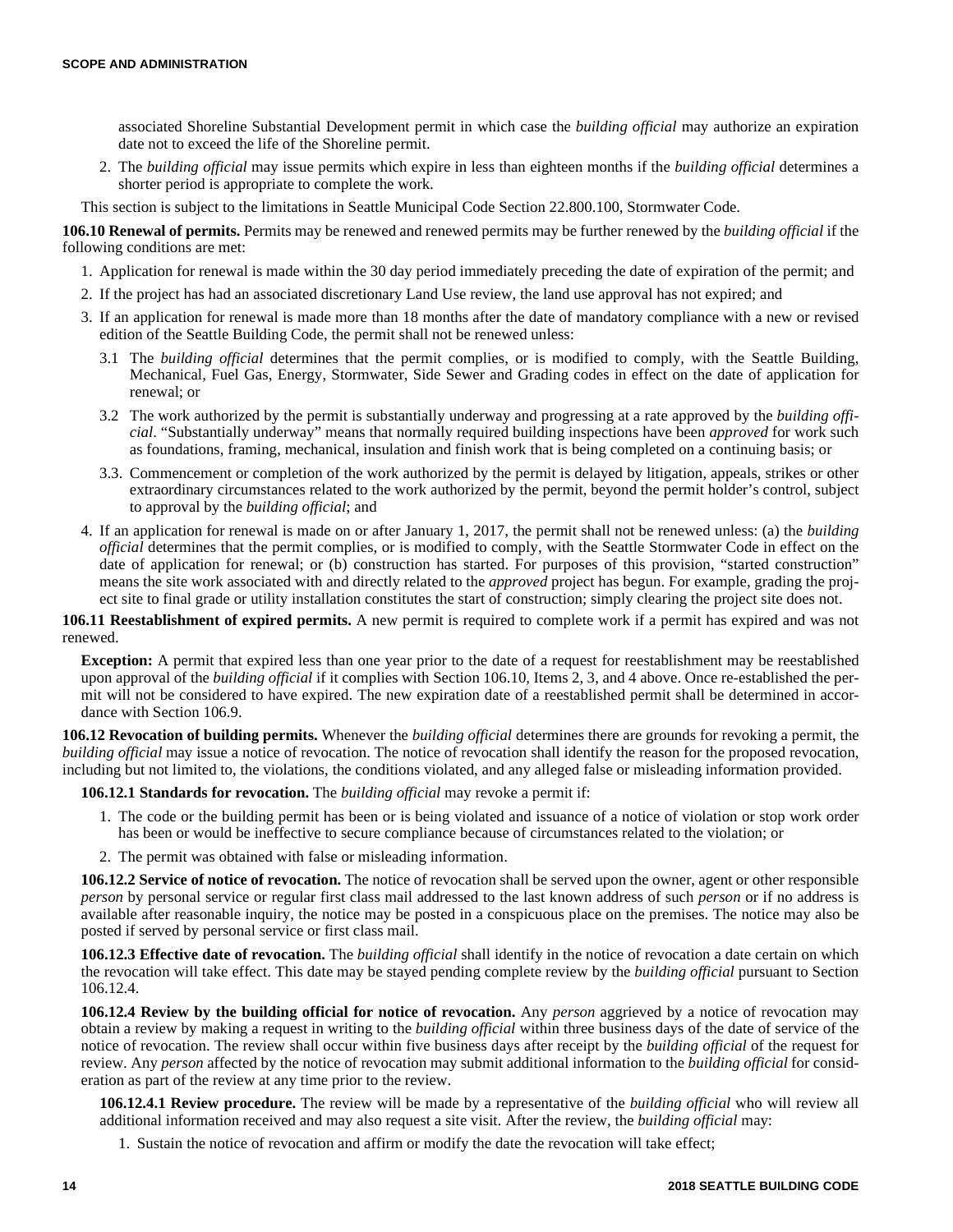- 2. Withdraw the notice of revocation;
- 3. Modify the notice of revocation and affirm or modify the date the revocation will take effect; or
- 4. Continue the review to a date certain.

**106.12.4.2 Order of revocation of permit.** The *building official* shall issue an order containing the decision within ten days after the review is completed and shall cause the same to be sent by regular first class mail to the *person* or *persons* requesting the review, any other *person* on whom the notice of revocation was served and any other *person* who requested a copy before issuance of the order. The order of the *building official* is the final order of the City, and the City and all parties shall be bound by the order.

#### **106.13 Permits for temporary structures.**

**106.13.1 Tents and similar facilities used for 18 months or less.** The *building official* may issue a permit to erect and maintain a tent or other similar temporary structure to be used for religious services, conventions, circuses, carnivals, fairs, special sales or similar uses for a period not to exceed eighteen months.

#### **Exceptions:**

- 1. Authority to issue permits is vested with the Fire Department for temporary tents and *canopies* meeting all of the following conditions:
	- 1.1. The permit is for less than four weeks;
	- 1.2. The temporary structure will be located 200 feet or more from shorelines;
	- 1.3. No stage, platform, bleacher or similar structure greater than 4 feet in height will be installed inside any temporary structure;
	- 1.4. No temporary structure will be attached to a building or other permanent structure for support;
	- 1.5. The temporary structure is not proposed to be used during severe weather, and
	- 1.6 The temporary structure is not of unusual shape, unusual location or large area or height.

**Note:** The Land Use and Fire codes may impose additional restrictions or conditions on tents and temporary structures.

**106.13.1.1 Renewal.** Permits issued pursuant to Section 106.13.1 are not renewable.

**106.13.1.2 Subsequent permits.** If the occupant load of the structure is 100 or more and is issued for less than 4 weeks, no more than one permit per tent vendor for each event shall be issued in any three-month period.

**106.13.1.3 Removal.** Such structures shall be removed before the expiration of the permit.

**106.13.1.4 Requirements for tents and similar structures.** The structure shall be subject to such reasonable safeguards for *persons* and property as the *building official* prescribes. The nature and extent of fire-extinguishing equipment and decorations shall be subject to the requirements of the fire chief, and the sanitary facilities shall meet the requirements of the Director of Public Health.

**106.13.1.5 Cash deposit or bond.** The *building official* may require that removal of the structure be guaranteed by a cash deposit with the *building official* or by a surety bond, the amount of which, in either case, shall be fixed by the *building official*. The cash deposit or bond shall also be conditioned so that, if the occupant or owner fails to conform to any of the requirements of the City related to the erection, maintenance or removal of the tent or other structure, the *building official* may enter the premises and take steps necessary to make the structure conform to the requirements. The City shall be permitted to recover the cost thereof from the cash deposit or bond.

**106.13.2 Temporary structures.** Temporary structures such as reviewing stands and other structures conforming to the requirements of this code, and sheds, *canopies*, or fences used for the protection of the public around and in conjunction with construction work may be erected by special permit from the *building official* for a limited period of time. The building or structure shall be subject to the bonding, removal and safety provisions of Section 106.13.1.5.

**106.13.3 Temporary structures in the right-of-way.** Temporary buildings or structures in the right-of-way are regulated by the Director of Transportation.

**106.13.4 Temporary commercial coaches and modular homes.** The *building official* may issue permits for eighteen months for the installation of commercial coaches and modular homes as temporary offices or other uses as may be determined by the *building official*, subject to the following:

1. Commercial coach shall be identified by a State of Washington black sticker located by the door. The structure may be placed on a temporary foundation and shall be anchored to resist wind and seismic lateral forces.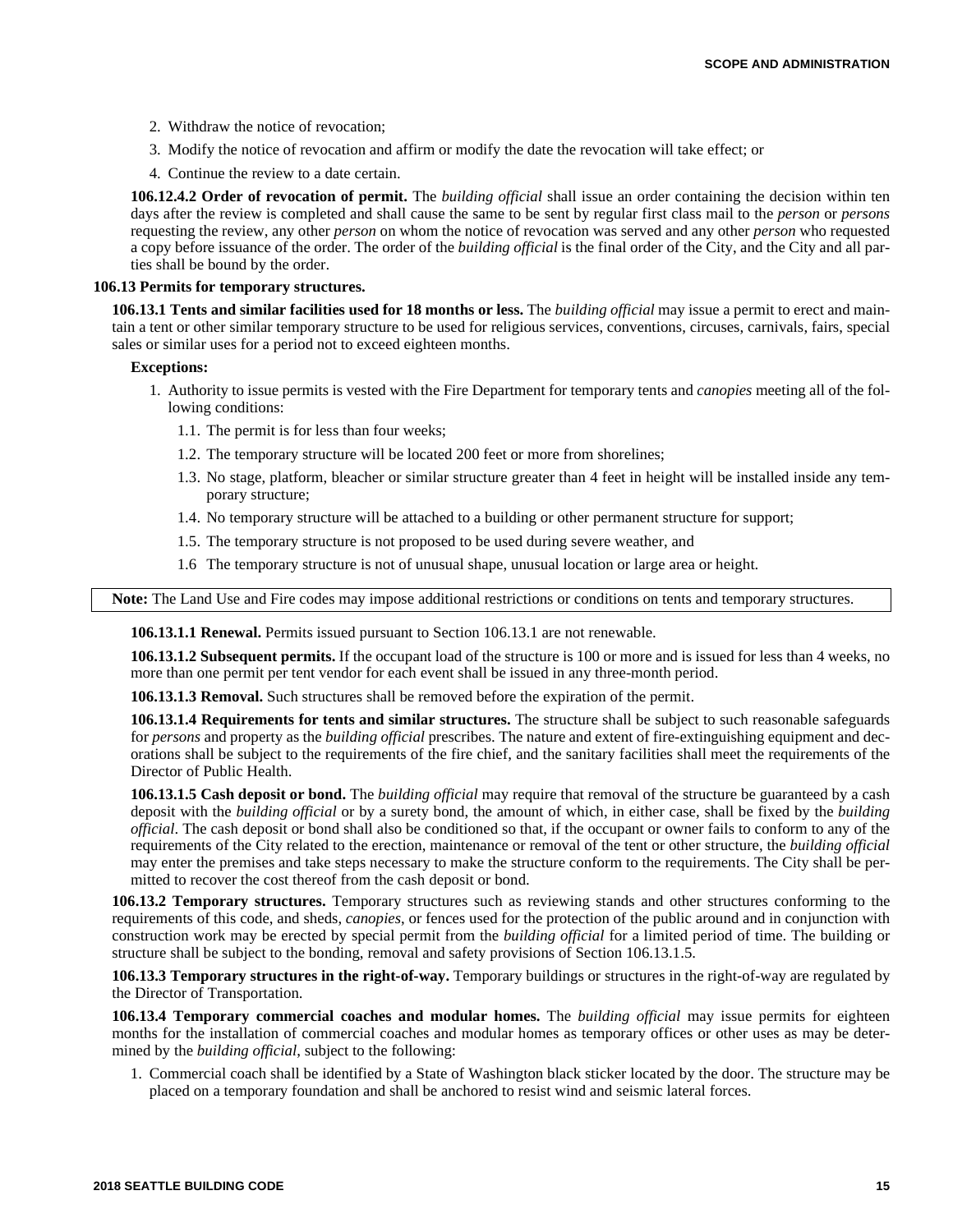- 2. Modular homes shall be identified by a State of Washington gold sticker located by the door. Modular homes shall be permitted only if no heavy storage is anticipated for the temporary office use. The structure may be placed on a temporary foundation and shall be anchored to resist wind and seismic lateral forces.
- 3. A plot plan shall be submitted to verify compliance with the *Land Use Code* and to check exposure to other buildings.
- 4. The proposed use must be permitted outright under the *Land Use Code* and comply with all other pertinent laws and ordinances.
- 5. Construction offices, dry shacks and similar temporary buildings are regulated by Section 106.13.5.

**106.13.4.1 Renewal of temporary commercial coach and modular home permits.** A subsequent permit for another 18 months may be issued at the end of each 18 month period if the *building official* determines that the commercial coach or modular home complies with this section.

**106.13.5 Construction buildings.** The *building official* may issue a permit to erect and maintain construction offices, dry shacks and similar temporary buildings, including material and equipment storage, for the purpose of constructing an improvement.

**Exception:** A temporary permit is not required for construction offices and similar temporary buildings located on the same premises for which a construction permit has been issued.

**106.13.5.1 Removal of construction buildings.** Such structures shall be removed within 14 days after the end of the temporary permit's term. Removal shall be guaranteed by a cash deposit with the *building official* or by a surety bond, the amount of which, in either case, shall be fixed by the *building official*.

**106.13.5.2 Requirements for construction buildings.** The construction of the structure shall be subject to reasonable safeguards for *persons* and property as the *building official* shall prescribe; the nature and extent of fire-extinguishing equipment shall be subject to the requirements of the fire chief, and the sanitary facilities shall meet the requirements of the Director of Public Health.

**106.13.5.3 Cash deposit or bond.** The *building official* may require that removal of the structure be guaranteed by a cash deposit with the *building official* or by a surety bond, the amount of which, in either case, shall be fixed by the *building official*. The cash deposit or bond shall be conditioned so that, if the occupant or owner fails to conform to any of the requirements of the City related to the erection, maintenance or removal of the tent or other structure, the *building official* may enter the premises and take steps necessary to make the structure conform to the requirements. The City shall be permitted to recover the cost thereof from the cash deposit or bond.

# **SECTION 107 FLOOR AND ROOF DESIGN LOADS**

**107.1 Live loads posted.** Where the live loads for which each floor or portion thereof of a commercial or industrial building is or has been designed to exceed 125 pounds per square foot and for all warehouse and storage areas, such design live loads shall be conspicuously posted by the owner or the owner's authorized agent in that part of each *story* in which they apply, using durable signs. It shall be unlawful to remove or deface such notices.

**107.2 Issuance of certificate of occupancy.** A certificate of occupancy required by Section 109 shall not be issued until the floor load signs, required by Section 107.1, have been installed.

**107.3 Restrictions on loading.** It shall be unlawful to place, or cause or permit to be placed, on any floor or roof of a building, structure or portion thereof, a load greater than is permitted by this code.

## **SECTION 108 INSPECTIONS**

**108.1 General.** All construction or work for which a permit is required is subject to inspection by the *building official*, and certain types of construction shall have special inspections by registered special inspectors as specified in Chapter 17.

**108.2 Surveys.** A survey of the lot may be required by the *building official* to verify compliance of the structure with *approved construction documents*.

**108.3 Preconstruction conferences.** When required by the *building official*, the owner or the owner's agent shall arrange a conference with the project contractor, the design team, the special inspection agency if special inspection is required, and the *building official* prior to commencing work on any portion of construction. The intent of the conference is to identify and clarify unusual inspection requirements of the project. See Section 1703.7 for preconstruction conferences for projects requiring special inspection.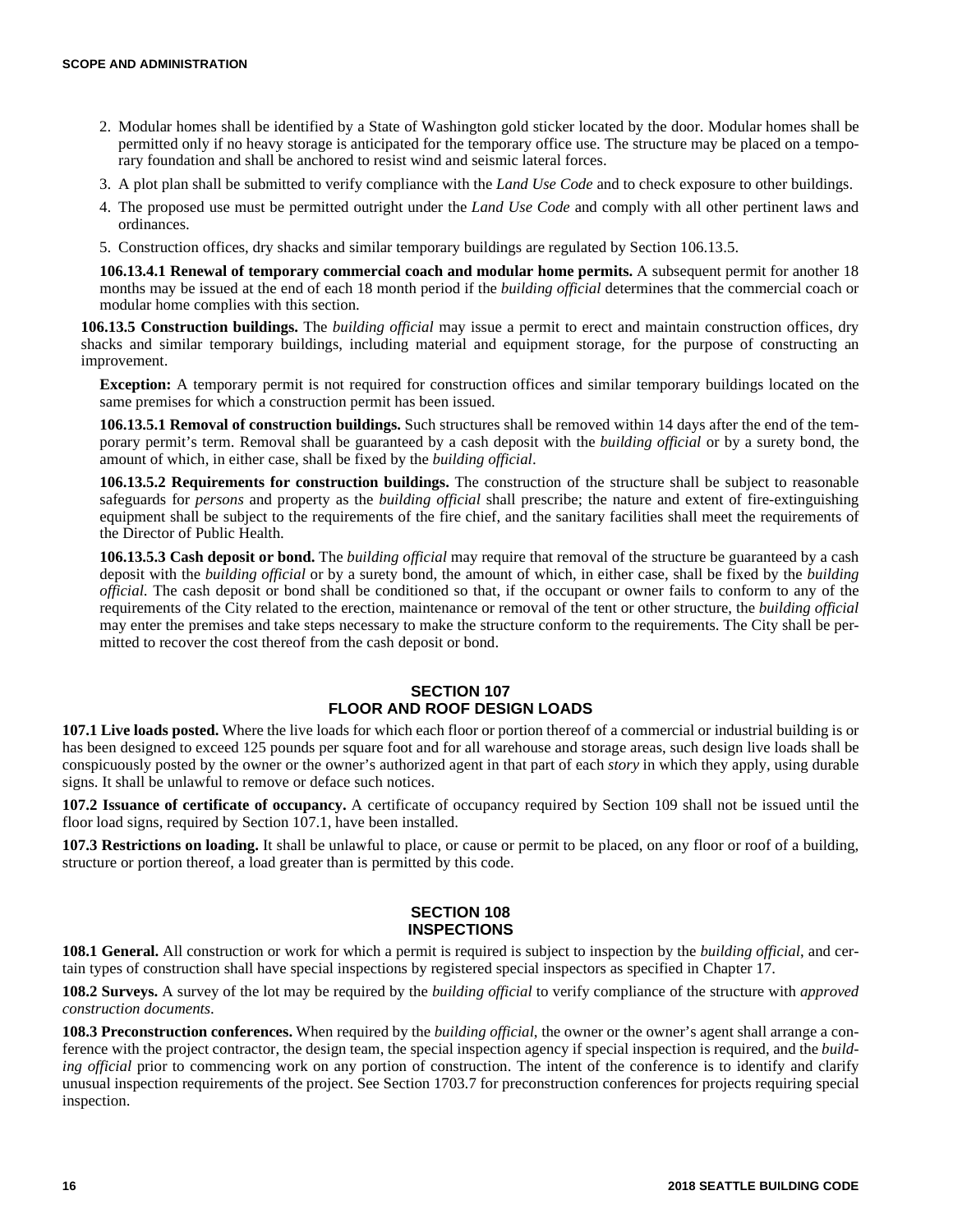**108.4 Inspection requests.** The owner of the property or the owner's authorized agent, or the *person* designated by the owner or agent to do the work authorized by a permit shall notify the *building official* that work requiring inspection as specified in this section and Chapter 17 is ready for inspection.

**108.5 Access for inspection.** The permit holder and the *person* requesting any inspections required by this code shall provide access to and means for proper inspection of such work, including safety equipment required by Washington Industrial Safety and Health Agency. The work shall remain accessible and exposed for inspection purposes until approved by the *building official*. Neither the *building official* nor the City shall be liable for expense entailed in the required removal or replacement of any material to allow inspection.

**108.6 Inspection record.** Work requiring a permit shall not be commenced until the permit holder or the permit holder's agent has posted an inspection record in a conspicuous place on the premises and in a position that allows the *building official* to conveniently make the required entries regarding inspection of the work. This record shall be maintained in such a position by the permit holder or the permit holder's agent until final approval has been granted by the *building official*.

**108.7 Approvals required.** No work shall be done on any part of the building or structure beyond the point indicated in each successive inspection without first obtaining the written approval of the *building official*. Written approval shall be given only after an inspection has been made of each successive step in the construction as indicated by each of the inspections required in Section 108.9. There shall be a final inspection and approval of all buildings when completed and ready for occupancy.

**108.7.1 Effect of approval.** Approval as a result of an inspection is not an approval of any violation of the provisions of this code or of other pertinent laws and ordinances of the City. Inspections presuming to give authority to violate or cancel the provisions of this code or of other pertinent laws and ordinances of the City are not valid.

**108.8 Concealment of work.** No required reinforcing steel or structural framework of any part of any building or structure shall be covered or concealed in any manner whatsoever without first obtaining the approval of the *building official*. Protection of joints and penetrations in fire-resistance-rated assemblies, smoke barriers and smoke partitions shall not be concealed from view until inspected and *approved*.

**Exception:** Modular homes and commercial coaches identified by State of Washington stickers as specified in Section 106.13.4 and placed upon a permanent foundation approved and inspected by the *building official*.

**108.9 Required inspections.** The *building official*, upon notification by the permit holder or the permit holder's agent, of the property address and permit number, shall make the following inspections and shall either approve that portion of the construction as completed or shall notify the permit holder or the permit holder's agent if the construction fails to comply with the law.

**108.9.1 First ground disturbance inspection.** To be made prior to beginning *land-disturbing activity*, and following installation of erosion control measures and any required fencing that may restrict land disturbance in steep slope or other buffers as defined in Seattle Municipal Code Chapter 25.09.

**Note:** The purpose of the site inspection is to verify the erosion control method, location and proper installation. *Approved* drainage plan requirements and site plan conditions will also be verified, including buffer delineations.

**108.9.2 Foundation inspection.** To be made after trenches are excavated and forms erected and when all materials for the foundation are delivered on the job. Where concrete from a central mixing plant (commonly termed "ready mix") is to be used, materials need not be on the job.

**108.9.3 Concrete slab or under-floor inspection.** To be made after all in-slab or under-floor building service equipment, conduit, piping accessories and other ancillary equipment items are in place but before any concrete is poured or floor sheathing installed, including the subfloor.

**108.9.4 Lowest floor elevation.** In flood hazard areas, upon placement of the lowest floor, including the basement, and prior to further vertical construction, the elevation certification required in Section 1612.5 shall be submitted to the *building official*.

**108.9.5 Frame inspection.** To be made after the roof, all framing, fire-blocking and bracing are in place and all pipes, chimneys and vents are complete and the rough electrical, plumbing, and heating wires, pipes and ducts are *approved*.

**108.9.6 Type IV-A, IV-B, and IV-C connection protection inspection.** In buildings of Type IV-A, IV-B, and IV-C construction, where connection fire resistance ratings are provided by wood cover calculated to meet the requirements of Section 2304.10.1, inspection of the wood cover shall be made after the cover is installed, but before any other coverings or finishes are installed.

**108.9.7 Insulation inspection.** To be made after all insulation and vapor barriers are in place but before any gypsum board or plaster is applied.

**108.9.8 Lath and/or gypsum board inspection.** For shear walls, to be made after lathing and/or gypsum board, interior and exterior, is in place, but before any plastering is applied or before gypsum board joints and fasteners are taped and finished.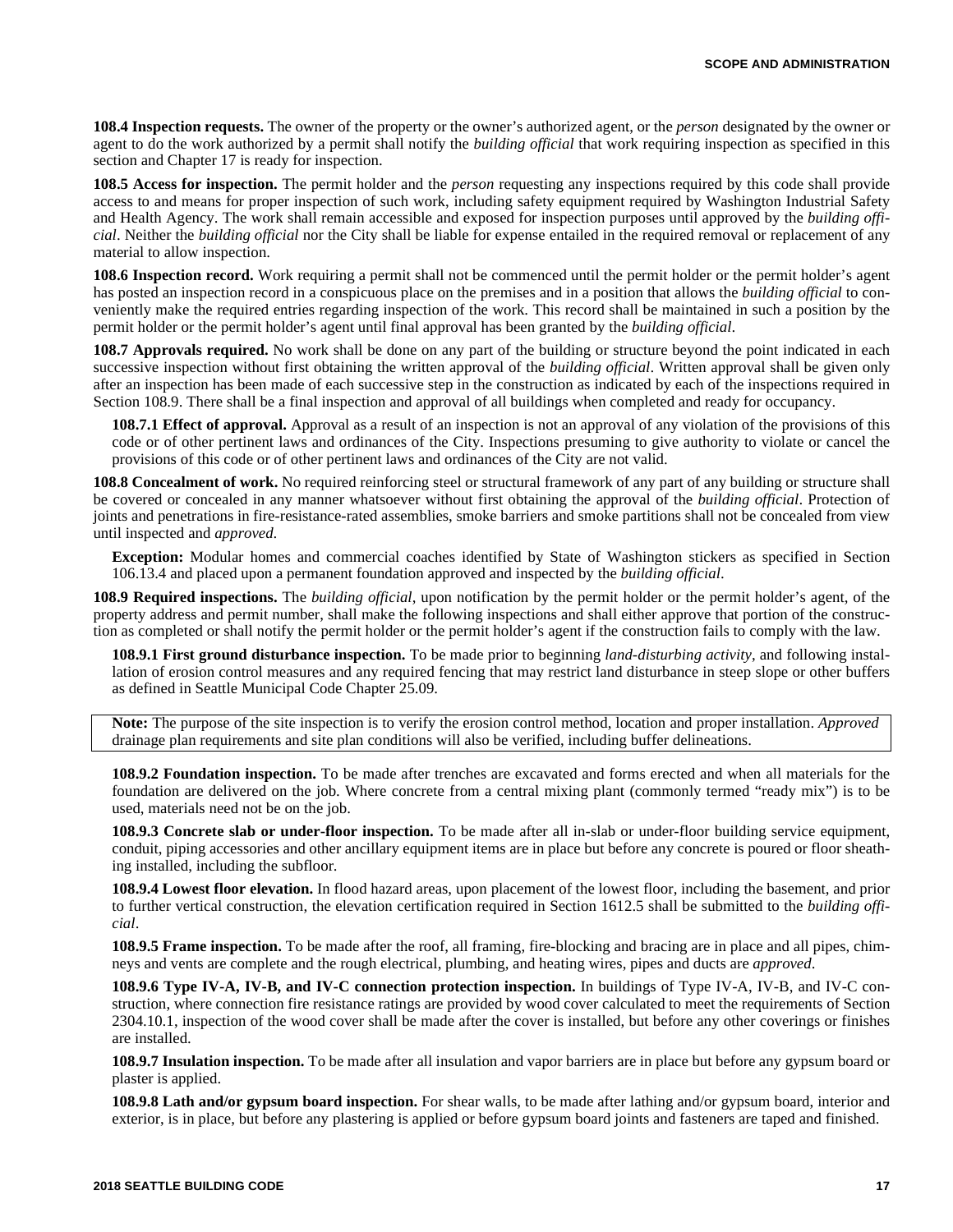**108.9.9 Final site inspection.** To be made after all grading is complete, and all permanent erosion controls, stormwater facilities and stormwater best management practices have been installed.

**Exception:** A final site inspection is not required for projects with less than 750 square feet of *land disturbing activity*.

**108.9.10 Final inspection.** To be made after finish grading and the building is completed and before occupancy.

**108.9.10.1 Flood hazard documentation.** If located in a flood hazard area, documentation of the elevation of the lowest floor as required in Section 1612.5 shall be submitted to the *building official* prior to the final inspection.

**108.10 Special inspections.** For special inspections, see Chapter 17.

**108.11 Other inspections.** In addition to the called inspections specified above, the *building official* may make or require any other inspections of any construction work or site work to ascertain compliance with the provisions of this code and other pertinent laws and ordinances that are enforced by the *building official*.

**108.12 Special investigation.** If work that requires a permit or approval is commenced or performed prior to making formal application and receiving the *building official*'s permission to proceed, the *building official* may make a special investigation inspection before a permit is issued for the work. Where a special investigation is made, a special investigation fee may be assessed in accordance with the *Fee Subtitle*.

**108.13 Reinspections.** The *building official* may require a reinspection if work for which inspection is called is not complete, required corrections are not made, the inspection record is not properly posted on the work site, the *approved* plans are not readily available to the inspector, access is not provided on the date for which inspection is requested, or if deviations from *construction documents* that require the approval of the *building official* have been made without proper approval, or as otherwise required by the *building official*.

**108.13.1 Compliance with International Existing Building Code Section 101.5.** For the purpose of determining compliance with International Existing Building Code Section 101.5, Maintenance, the *building official* or the fire chief may cause any structure to be reinspected.

**108.13.2 Reinspection fee.** The *building official* may assess a reinspection fee as set forth in the *Fee Subtitle* for any action for which reinspection is required. In instances where reinspection fees have been assessed, no additional inspection of the work will be performed until the required fees have been paid.

# **SECTION 109 CERTIFICATE OF OCCUPANCY**

**109.1 Occupancy.** No new building or structure shall be used or occupied until the *building official* has issued a Certificate of Occupancy. For *existing buildings*, a Certificate of Occupancy is required for:

- 1. Any *change of occupancy*,
- 2. Change in type of construction,
- 3. Addition, removal or change in type of a fire sprinkler system,
- 4. Changes in occupant load of an assembly occupancy,
- 5. Change in the number of *dwelling* units.

**Exception:** Certificates of occupancy are not required for:

- 1. Detached Group R-3 occupancies and Group U occupancies accessory to them, provided they shall not be used or occupied until *approved* for occupancy after final inspection.
- 2. Work exempt from permits under Section 106.2.
- 3. Work for which a temporary permit was issued under Section 106.13.

**109.1.1 Effect of Certificate of Occupancy.** Issuance of a Certificate of Occupancy is not approval of any violation of the provisions of this code or other pertinent laws and ordinances of the City. Certificates presuming to give authority to violate or cancel the provisions of this code or of other pertinent laws and ordinances of the City are not valid.

**109.2 Change in occupancy.** Changes in the occupancy of a building shall not be made except as specified in the International Existing Building Code.

**109.3 Certificate issued.** After satisfactory completion of inspections, if the *building official* finds that the building or structure requiring a Certificate of Occupancy complies with the provisions of this code, the Fire Code, other pertinent laws, ordinances and regulations of the City, and with all conditions imposed under any of them, and that the applicant has complied with all requirements to be performed prior to issuance of a Certificate of Occupancy in other pertinent laws, ordinances or regulations or in a Master Use Permit, or otherwise imposed by the *building official* or by another City department under any pertinent laws, ordinances or regulations, then the *building official* shall issue a Certificate of Occupancy which shall contain the following information: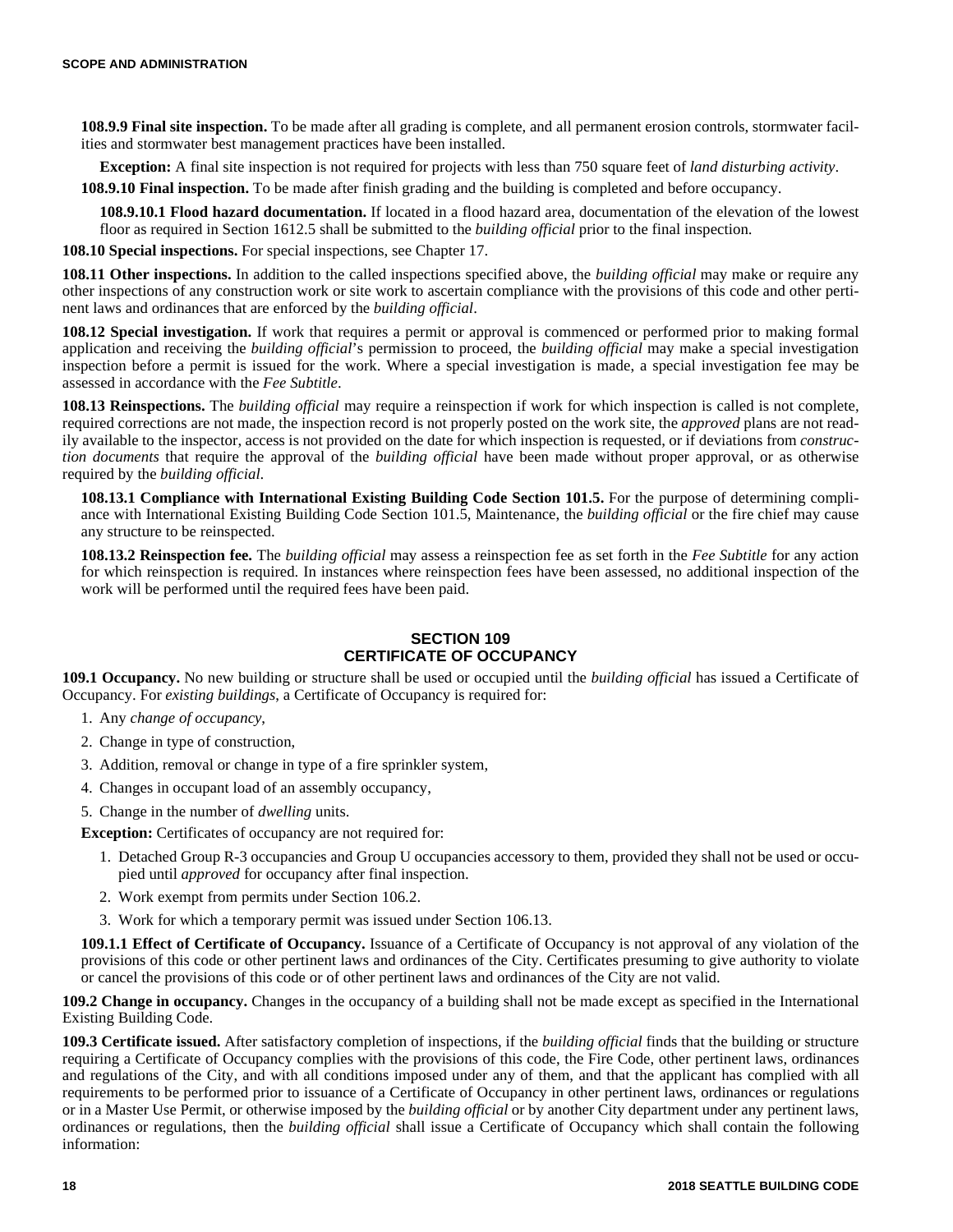- 1. The building permit number;
- 2. The address of the building;
- 3. A description of that portion of the building for which the certificate is issued;
- 4. A statement that the described portion of the building has been inspected for compliance with the requirements of this; and
- 5. The name of the *building official*.

**109.4 Temporary certificate.** A Temporary Certificate of Occupancy may be issued by the *building official* for the use of a portion or portions of a building or structure prior to the completion of the entire building or structure if all devices and safeguards for fire protection and life safety, as required by this code, the Fire Code, and other pertinent laws and ordinances of the City, are maintained in a safe and usable condition.

**109.5 Posting.** A Certificate of Occupancy shall be posted in a conspicuous place on the premises and shall not be removed except by the *building official*.

#### **109.6 Suspension or revocation of Certificates of Occupancy.**

**109.6.1 Notice of suspension or revocation.** Whenever the *building official* determines there are grounds for suspending or revoking a Certificate of Occupancy, the *building official* may issue a notice of revocation. The notice shall state the reason for suspension or revocation, and shall set the date that the suspension or revocation will take effect if compliance is not achieved by the date set in the notice, which shall be a reasonable time for compliance.

**109.6.2 Standards for suspension or revocation of Certificates of Occupancy.** The *building official* may suspend or revoke a Certificate of Occupancy if:

- 1. The certificate is issued in error or on the basis of incorrect information supplied; or
- 2. It is determined that the building or structure or portion thereof is in violation of any pertinent laws or ordinances of the City or any of the provisions of this code; or
- 3. When the building, site, applicant, or owner is in violation of any requirement or condition imposed by or pursuant to any other pertinent laws or ordinances of the City that provide for suspension or revocation of a Certificate of Occupancy.

**109.6.3 Service of notice of suspension or revocation.** The notice of suspension or revocation shall be served upon the owner, agent or other responsible *person* by personal service or regular first class mail addressed to the last known address of such *person* or if no address is available after reasonable inquiry, the notice may be posted in a conspicuous place on the premises. The notice may also be posted if served by personal service or first class mail.

**109.6.4 Effect of notice of suspension or revocation.** The notice shall be considered an order of the *building official* if no request for review before the *building official* is made pursuant to Section 109.6.5. Nothing in this subsection shall be deemed to limit or preclude any action or proceeding pursuant to Sections 102 or 103 of this code.

**109.6.5 Review of suspension or revocation of Certificate of Occupancy by the building official.** Any *person* affected by a notice of revocation issued pursuant to Section 109.6 may obtain a review of the notice by making a request in writing within ten days after service of the notice. When the last day of the period computed is a Saturday, Sunday, or city holiday, the period shall run until 5 p.m. of the next business day.

**109.6.5.1 Review procedure.** The review shall occur not less than ten nor more than 20 days after the request is received by the *building official* unless otherwise agreed by the *person* requesting the review. Any *person* affected by the notice of revocation may submit additional information to the *building official*. The review shall be made by a representative of the *building official* who will review any additional information that is submitted and the basis for issuance of the notice of suspension or revocation. The reviewer may request clarification of the information received and a site visit.

**109.6.5.2 Decision.** After the review, the *building official* shall:

- 1. Sustain the notice;
- 2. Withdraw the notice;
- 3. Amend the notice; or
- 4. Continue the review to a date certain

**109.6.5.3 Order.** The *building official* shall issue an order containing the decision within 15 days of the date that the review is completed and shall cause the order to be mailed by regular first class mail to the *persons* requesting the review and the *persons* named on the notice of violation addressed to their last known address.